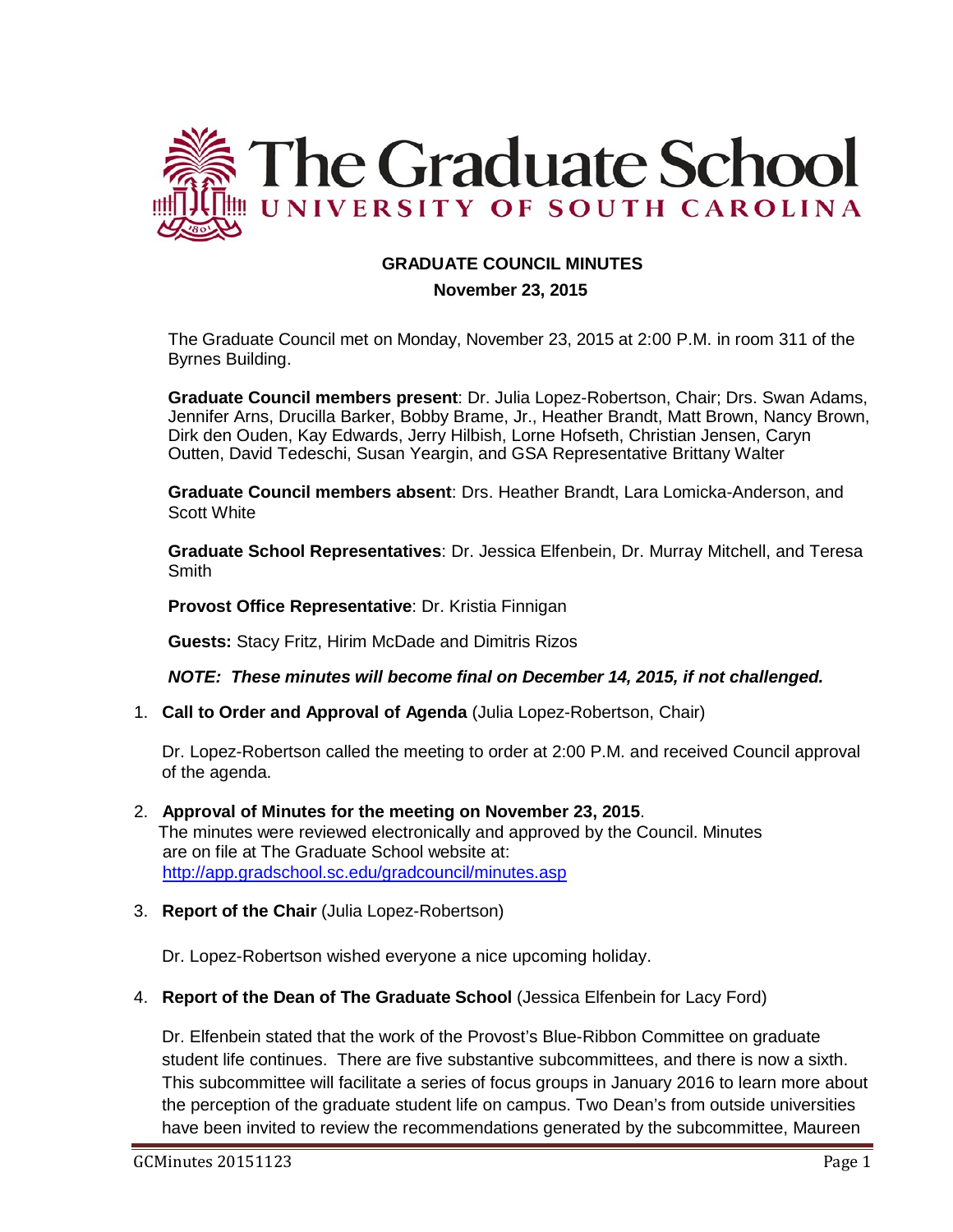Grasso, Dean of the Graduate School at NC State University and John Kiss, Dean of the Graduate School at Ole Miss. The Dean's will be on campus March 15 and 16, 2016. They will craft a report to present to the Provost and President on the state of graduate student life and graduate education at USC.

## 5. **Report of the Associate Dean / Secretary of the Graduate Council** (Murray Mitchell)

Dr. Mitchell stated that the holiday season is approaching and he thanked council members for their deliberations thus far this academic year. Member participation is essential for any faculty governance system to actually work.

An issue has been raised regarding auditing a course. Current policy states that once a course is audited, a student cannot retake the course for academic credit. Dr. Mitchell contacted Aaron Marterer to get a perspective on how this issue impacts the Registrar's office, but has not yet received a reply. Because several questions have been raised, the Academic Policies and Practices Committee may need to research and address the issue as to whether or not a course once audited should or should not be taken for academic credit. Due diligence is necessary by the Academic Policies and Practices Committee to explore the intentional or unintended consequences regarding this issue. He stated that he will share feedback from the Registrar's office with the Committee when he receives it. Any recommendation that comes from the Academic Policies and Practices Committee will come before Graduate Council for a vote, and then Council's recommendation will be presented to the Dean of Graduate Studies. He may ask for additional information, overrule the recommendation, or accept the recommendation for action.

## 6. **Report of the Graduate Student Association Representative** (Brittany Walter)

Brittany Walter reported that the President of the GSA, Andrew G. Fogner**,** addressed the Board of Trustees last week. His presentation was very successful, and the Board was excited about the initiatives and changes the GSA has made during the last academic year.

The GSA is involved with the Provost's Blue Ribbon Committees, and they will be participating in the focus groups as well.

Due to popular demand, the GSA will have another tailgate at the USC-Clemson game on Saturday, November 28. More information will be published in the next GSA newsletter.

Brittany stated that she has been receiving positive feedback about the new graduate student space in the Thomas Cooper Library. The space is designated only for graduate students to study and conduct small meetings. An ID is needed to access the space, and the graduate students love it! It is located on the  $5<sup>th</sup>$  Floor in room L517.

## 7. **Report of the Academic Policy and Practices Committee** (Matt Brown)

No report.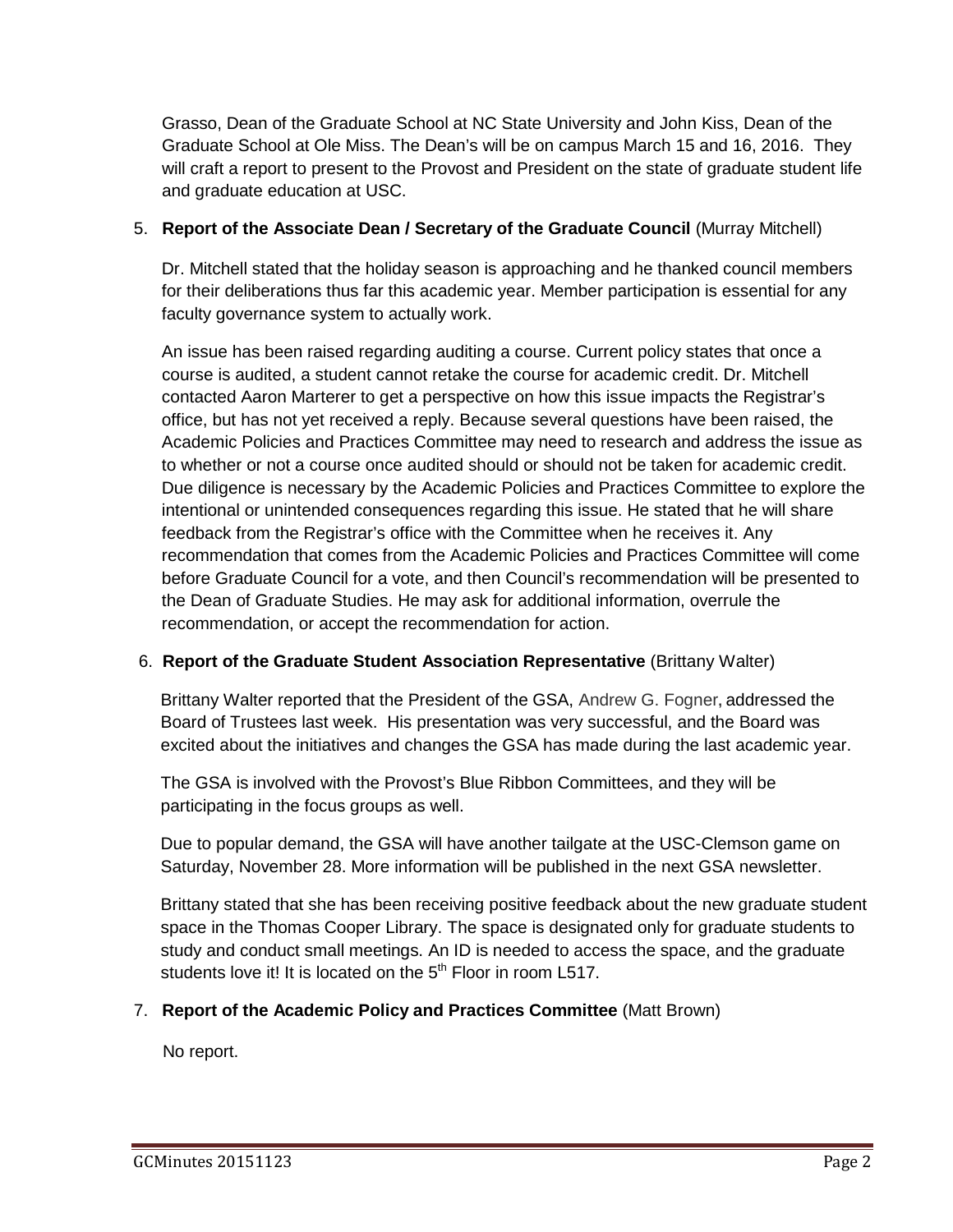## 8. **Report of the Committee on 500/600 Level Courses, Distance Education and Special Courses** (Murray Mitchell)

A listing of 500/600 Level and Distance Education Courses was presented to Council for informational purposes only.

500/600 Level Courses

BIOL 652 - Change to credit hours, description, prerequisite, removal of note BMEN 546 - Change prerequisite BMEN 572 - Change prerequisite CHEM 511 - Change prerequisite CHEM 533 - Change prerequisite CHEM 541 - Change prerequisite CHEM 541L - Change prerequisite CHEM 542 - Change prerequisite CHEM 542L - Change prerequisite CHEM 545 - Change prerequisite CHEM 621 - Change prerequisite CHEM 621L - Change description, prerequisite CHEM 622 - Change prerequisite CHEM 623 - Change prerequisite CHEM 633 - Change prerequisite CHEM 639 - Change credit hours, description CHEM 644 - Change prerequisite CHEM 655 – New Course Proposal CHEM 659 – New Course Proposal CHIN 550 – New Course Proposal EDEX 581 – New Course Proposal EDRD 500 – Change to credit hours, title, description HPEB 674 – New Course Proposal MGSC 594 – Change title and description STAT 506 - Change prerequisite STAT 509 - Change description, add note STAT 515 – Change description STAT 516 – Add note, prerequisite STAT 517 - Change prerequisite STAT 518 - Change prerequisite STAT 519 - Change prerequisite STAT 525 - Change prerequisite STAT 530 – Change title, description, prerequisite STAT 535 - Change prerequisite STAT 540 - Change prerequisite Distance Education Delivery

HPEB 798A Public Health Practicum Seminar (3) Synthesis and application of MPH competencies for professional development, culminating fieldwork contract. [Pre/Co-requisites: HPEB 700, 701, 702, 707, 710, 748] [Effective: Fall 2016]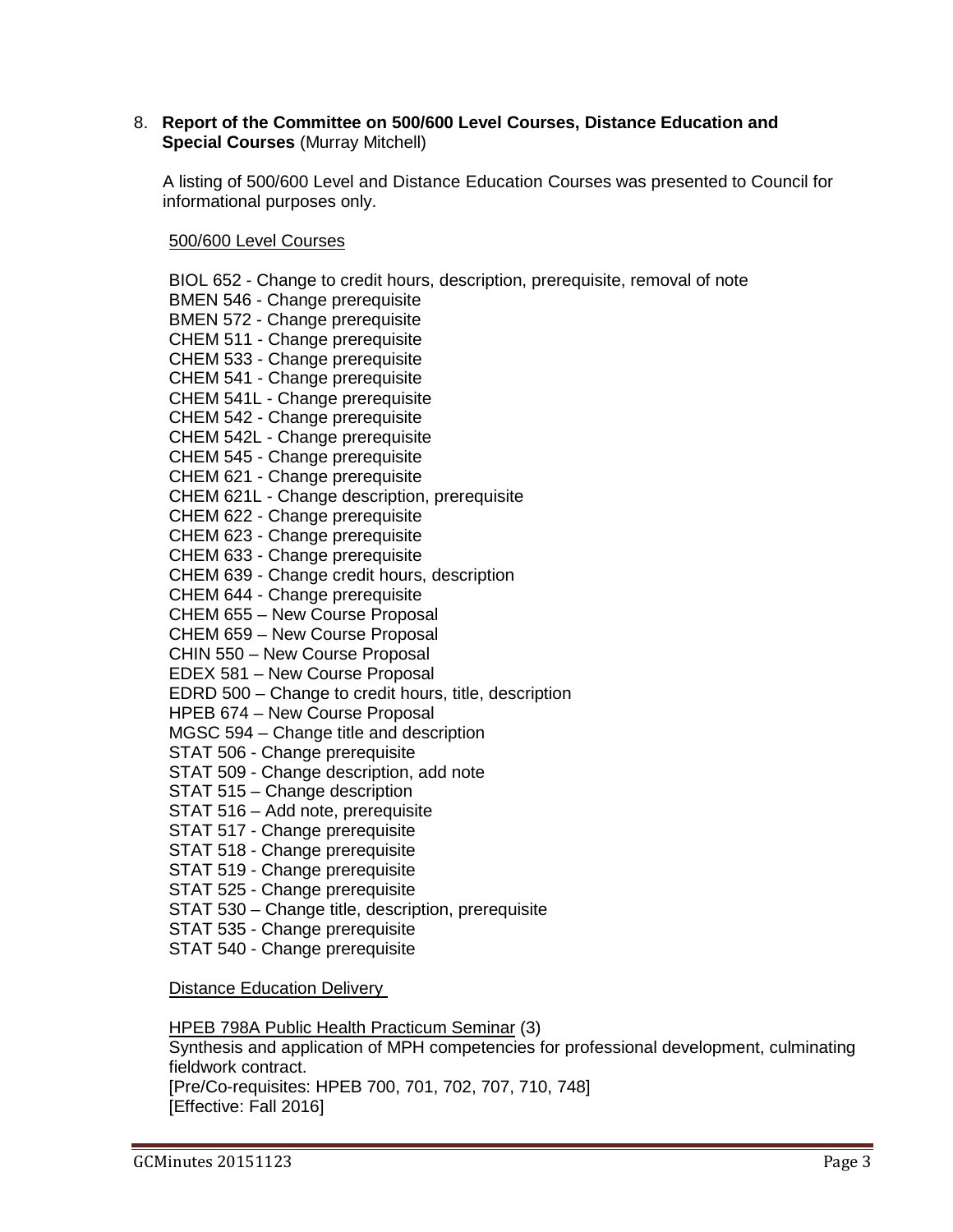## 9. **Associate Graduate Faculty Nominations** (Murray Mitchell)

Dr. Mitchell stated that the following nominees met the requirement for Associate Graduate Faculty. They have received approval by the faculty in their respective units:

- Dr. Edward Carr, Geography
- Dr. Kathrene Brendell, Nursing
- Dr. Stephanie Burgess, Nursing.
- Dr. Carolyn Harmon, Nursing
- Dr. Sue Heiney, Nursing
- Dr. Tena Hunt-McKinney, Nursing
- Dr. Sheryl Mitchell, Nursing
- Dr. Amber Proctor-Williams, Nursing

The Council voted unanimously to support these nominees to become Associate Graduate Faculty members.

### 10. **Fellowships and Scholarships Committee** (Heather Brandt)

Dr. Elfenbein presented for Dr. Brandt and mentioned that there is a new program in development. It may be named the Bridge Teaching Corp. It is scheduled to launch in the Fall of 2016. It will be a two year program. The first year is for advanced ABDs who are likely to finish in one academic year. The second year is for people who have newly minted PhDs. The Bridge program will help USC cover a number of lower-division courses, and it will also assist students whose progress to degree completion is reduced by their need to work. This program gives the students the opportunity to earn a living wage while helping the University. Participants must agree to seek no other outside employment and committee to finishing their dissertation while they are participating in the program.

For students who do not immediately find employment after finishing their degree, the program allows students to continue at three-quarter time for one more year, earning a living wage plus benefits while seeking outside employment.

It is an innovative model offering excellent teaching in partnership with the CTE and others on campus who are committed to undergraduate teaching by helping graduate students excel. A formal announcement of the program will be in January 2016. The deadline for applications will be in February. More details will be forthcoming.

Brittany asked how many candidates will be chosen for the program. Dr. Elfenbein answered that the co-hort will consist of 20 students to cover possibly 90 courses on campus. Dr. Outten asked if there will be representation from all Colleges, and Dr. Elfenbein answered that initially participation will be for Capstone and the College of Arts and Sciences to cover Carolina Core. This is a back-end loaded fellowship for people who are nearing completion, and it will be administered through the Graduate School.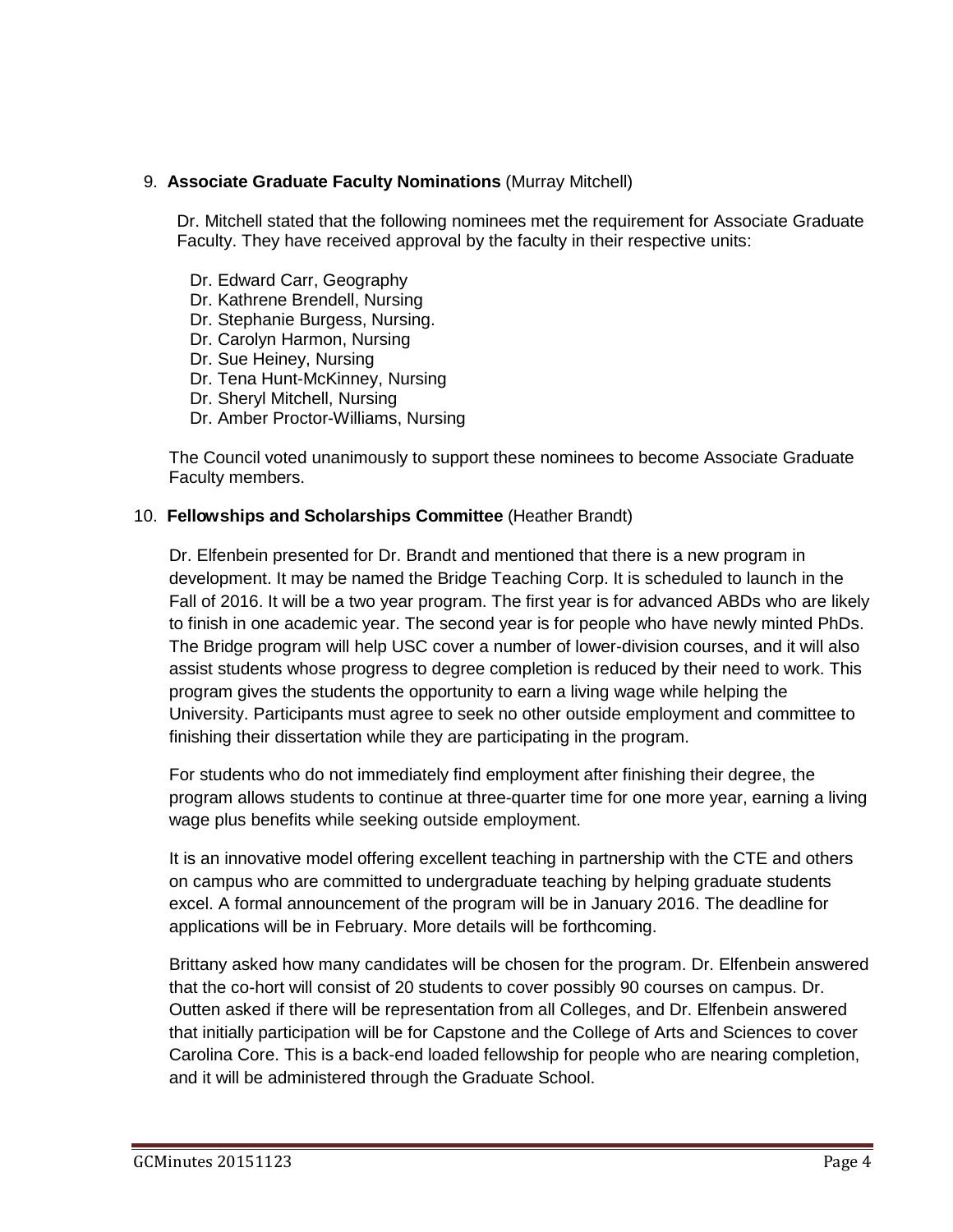## 11. **Report of Science, Math, and Related Professional Programs Committee** (David Tedeschi)

### Program Change

A change in the number of credit hours permitted to count toward dual credit in the BS/MS program was approved by the Biomedical Engineering faculty. This change led to an *increase from 9 credit hours to 12 credit hours* that could be used as duel credit. The faculty approved this change as it was deemed to facilitate completion of the dual degree in a reasonable timeframe with negligible change in the academic development of students.

BIOE ME in Biomedical Engineering (30) **APPROVED**

**Current:** An M.E. student must take a minimum of 30 hours of graded graduate courses. For both the M.S. and M.E. degrees, the student must take four required courses. All remaining course work must be taken from an approved list of courses, which includes engineering and mathematics courses numbered 500 or above. Other courses must be approved by the student's advisor and the graduate studies committee. All candidates must complete comprehensive assessment that is distinct from program course requirements.

**Proposed:** The Master of Engineering (M.E.) degree in biomedical engineering (BMEN) requires 30 credit hours of graduate level work beyond the B.S. degree. Students must complete 12 hours in mandatory core BMEN courses (710, 713, 720, and 723), 6 hours in approved BMEN core electives and 12 hours of additional approved electives. In addition to the courses, students must pass the comprehensive assessment. [Effective: Fall 2016]

## Program Change

A change in the number of credit hours permitted to count toward dual credit in the BS/MS program was approved by the Biomedical Engineering faculty. This change led to an *increase from 9 credit hours to 12 credit hours* that could be used as dual credit. The faculty approved this change as it was deemed to facilitate completion of the dual degree in a reasonable timeframe with negligible change in the academic development of students.

BIOE MS in Biomedical Engineering (30) **APPROVED**

**Current:** An M.S. student must take a minimum of 24 hours of graded graduate courses and 6 hours of thesis credits leading to a thesis. An M.E. student must take a minimum of 30 hours of graded graduate courses. Student must take four required courses. All remaining course work must be taken from an approved list of courses, which includes engineering and mathematics courses numbered 500 or above. Other courses must be approved by the student's advisor and the graduate studies committee. All candidates must complete a comprehensive assessment that is distinct from program course requirements.

**Proposed:** The Master of Science (M.S.) degree in biomedical engineering (BMEN) requires 30 credit hours of graduate level work beyond the B.S. degree. Students must complete of 12 hours in core BMEN courses core BMEN courses (710, 713, 720, and 723), 9 hours in BMEN or other approved electives, 1 hour in BMEN 795 seminar, 1 hour in BMEN 798 seminar, and 7 hours of BMEN 799, thesis preparation. The student must write and defend a thesis. The completed thesis must be submitted electronically with appropriate signatures to the Dean of the Graduate School. [Effective: Fall 2016]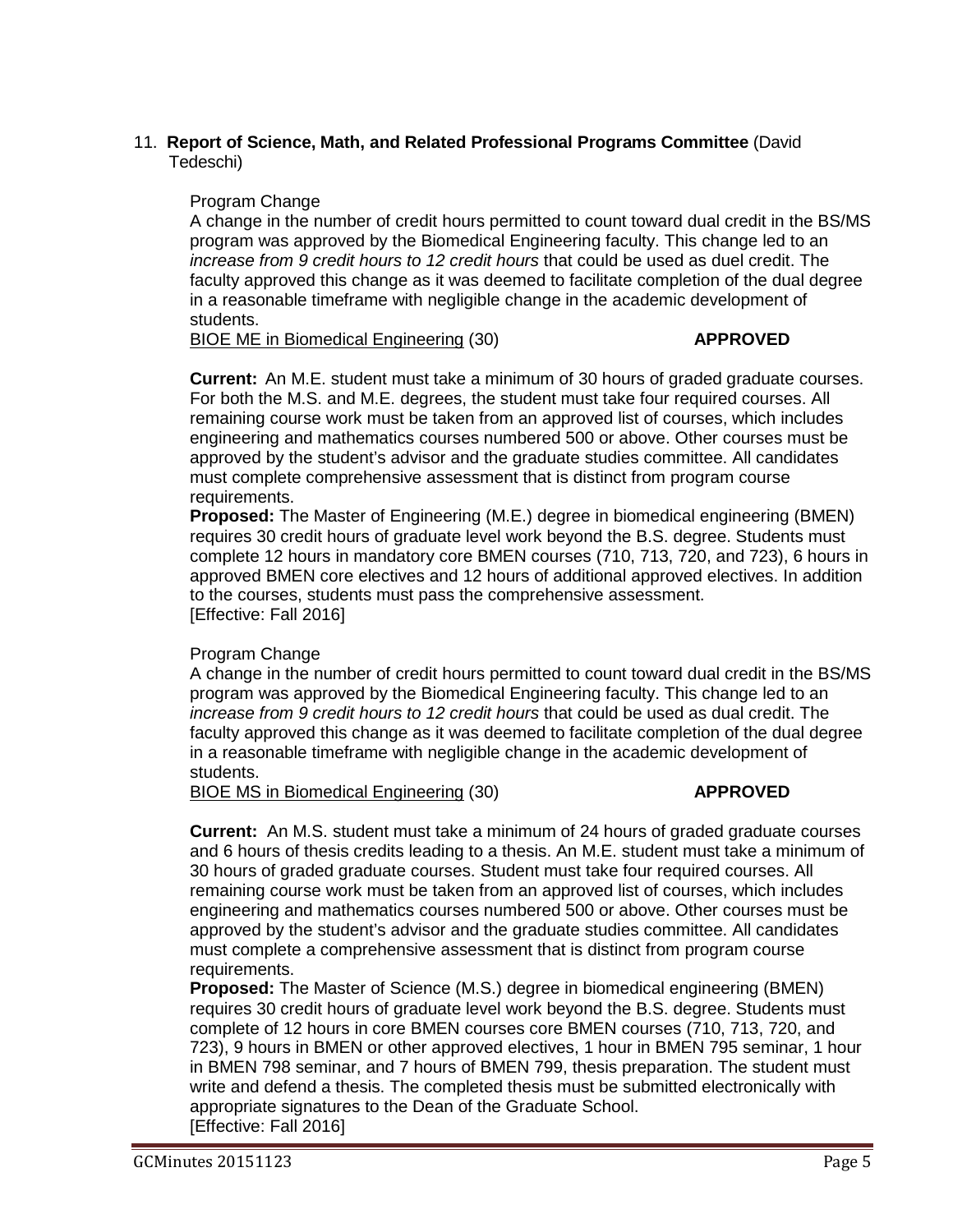## Course Change Proposal

Title and course description change. Impacts School of Law. Letter of Concurrence received. Name change and course description changes are to help clarify content for the accreditation standards for the PA program that includes ethics and legal issues (such as informed consent, etc.) associated with the PA profession, but particularly in the evolving patient-centered health care delivery systems. Content does not change but this clarifies what is covered to assist in the accreditation process. Course description also removes "instruction in" as requested by Graduate Council. BMSC 752 Medical Ethics (1) **APPROVED**

**Current:** BMSC 752 Medical Ethics (1) Instruction in medical ethics. **Proposed:** BMSC 752 Medical Law and Ethics (1) Ethical issues and legal implications in patient-centered health care delivery systems. [Effective: Fall 2016]

Course Change Proposal From Variable to Fixed credit hours and course description change. CHEM 719 Special Topics Inorganic Chemistry (1-4). **APPROVED**

**Current:** CHEM 719 Special Topics in Inorganic Chemistry (1-4). Note: May be repeated as content varies by suffix and title. **Proposed:** CHEM 719 Special Topics in Inorganic Chemistry (3) Note: May be repeated as content varies by title. [Effective: Fall 2016]

**Course Change Proposal** *APPROVED* From variable to fixed credit hours and course description change.

**Current:** CHEM 729 Special Topics in Analytical Chemistry (1-4). Note: May be repeated as content varies by suffix and title. **Proposed:** CHEM 729 Special Topics in Analytical Chemistry (3) Note: May be repeated as content varies by title. [Effective: Fall 2016]

**Course Change Proposal** *APPROVED* From variable to fixed credit hours and course description change.

**Current:** CHEM 739 Special Topics in Organic Chemistry (4-4). Note: May be repeated as content varies by suffix and title. **Proposed:** CHEM 739 Special Topics in Organic Chemistry (3) Note: May be repeated as content varies by title. [Effective: Fall 2016]

**Course Change Proposal** *APPROVED* To delete the prerequisite. Graduate standing is enough; no prerequisite is needed. CHEM 745 Introductory Crystallopgraphy (3)

**Current:** Prerequisites: B.S. in chemistry, physics, geology, or mathematics. **Proposed:** Prerequisites: None. [Effective: Fall 2016]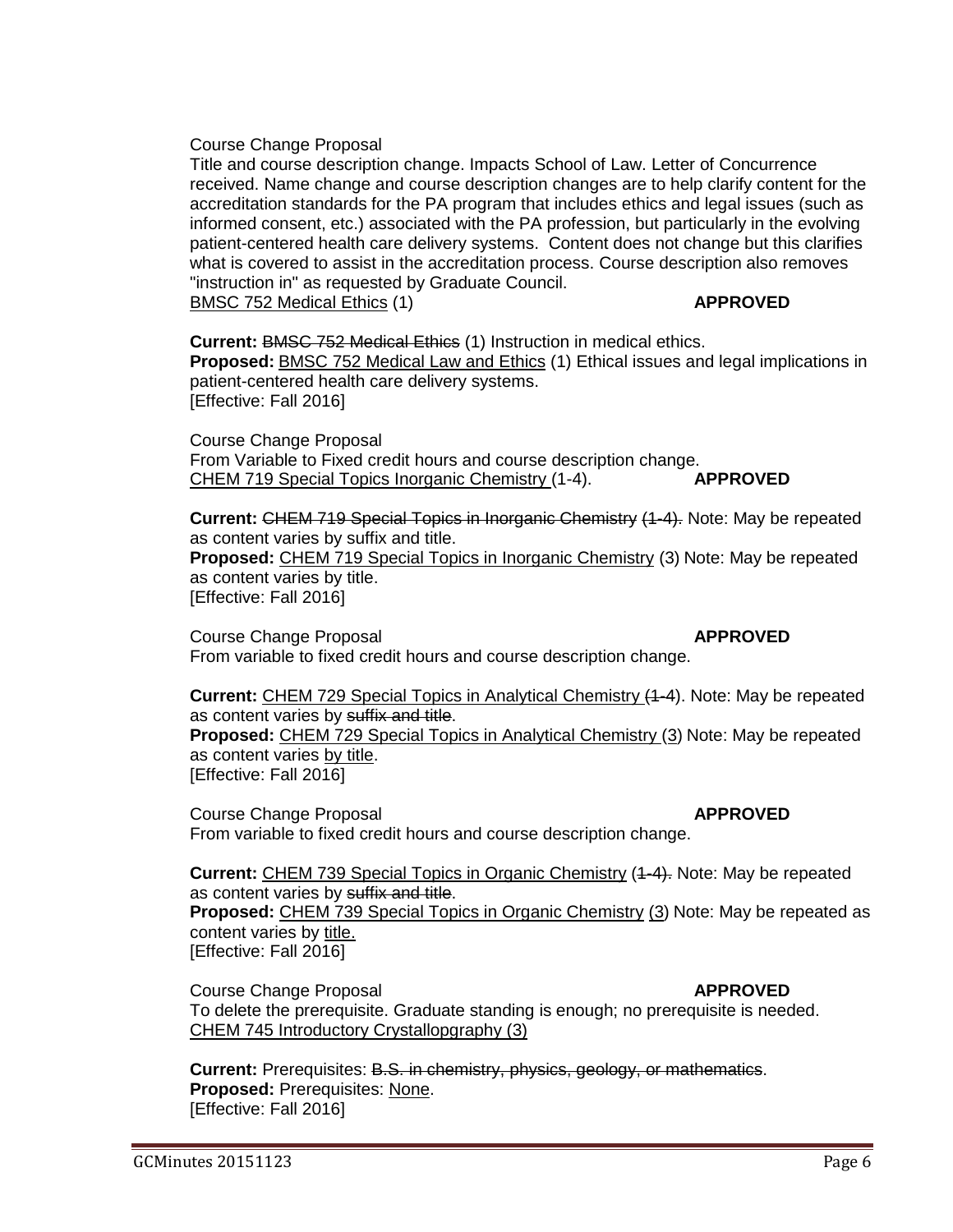Course Change Proposal **APPROVED** From variable to fixed credit hours and course description change.

**Current:** CHEM 749 Special Topics in Physical Chemistry (1-4). Note: May be repeated as content varies by suffix and title.

**Proposed:** CHEM 749 Special Topics in Physical Chemistry (3) Note: May be repeated as content varies by title. [Effective: Fall 2016]

**Course Change Proposal** *APPROVED* To delete the prerequisite. Graduate standing is enough; no prerequisite is needed. CHEM 751 Biosynthesis of Macromolecules (3)

**Current:** Prerequisites: CHEM 550 or equivalent. **Proposed:** Prerequisites: None. [Effective: Fall 2016]

**Course Change Proposal** *APPROVED* To delete the prerequisite. Graduate standing is enough; no prerequisite is needed. CHEM 752 Regulation and Integration of Metabolism (3)

**Current:** Prerequisites: CHEM 550 or equivalent. **Proposed:** Prerequisites: None. [Effective: Fall 2016]

**Course Change Proposal** *APPROVED* To delete the prerequisite. Graduate standing is enough; no prerequisite is needed. CHEM 753 Enzymology and Protein Chemistry (3)

**Current:** Prerequisites: CHEM 550 or equivalent. **Proposed:** Prerequisites: None. [Effective: Fall 2016]

**Course Change Proposal** *APPROVED* From variable to fixed credit hours and course description change.

**Current:** CHEM 759 Special Topics in Molecular Biology (1-3). Note: May be repeated as content varies by suffix and title.

**Proposed:** CHEM 759 Special Topics in Molecular Biology (3) Note: May be repeated as content varies by title.

[Effective: Fall 2016]

New Program **APPROVED** CSCE PhD in Computer Engineering (60)

Degree Requirements (60 Post Baccalaureate Hours):

Requirements for the Ph.D. degree in Computer Engineering fall into four categories: course requirements, the qualifying examination, the comprehensive examination, and the dissertation.

1. Core (10 hours)

The coursework must include the following core courses.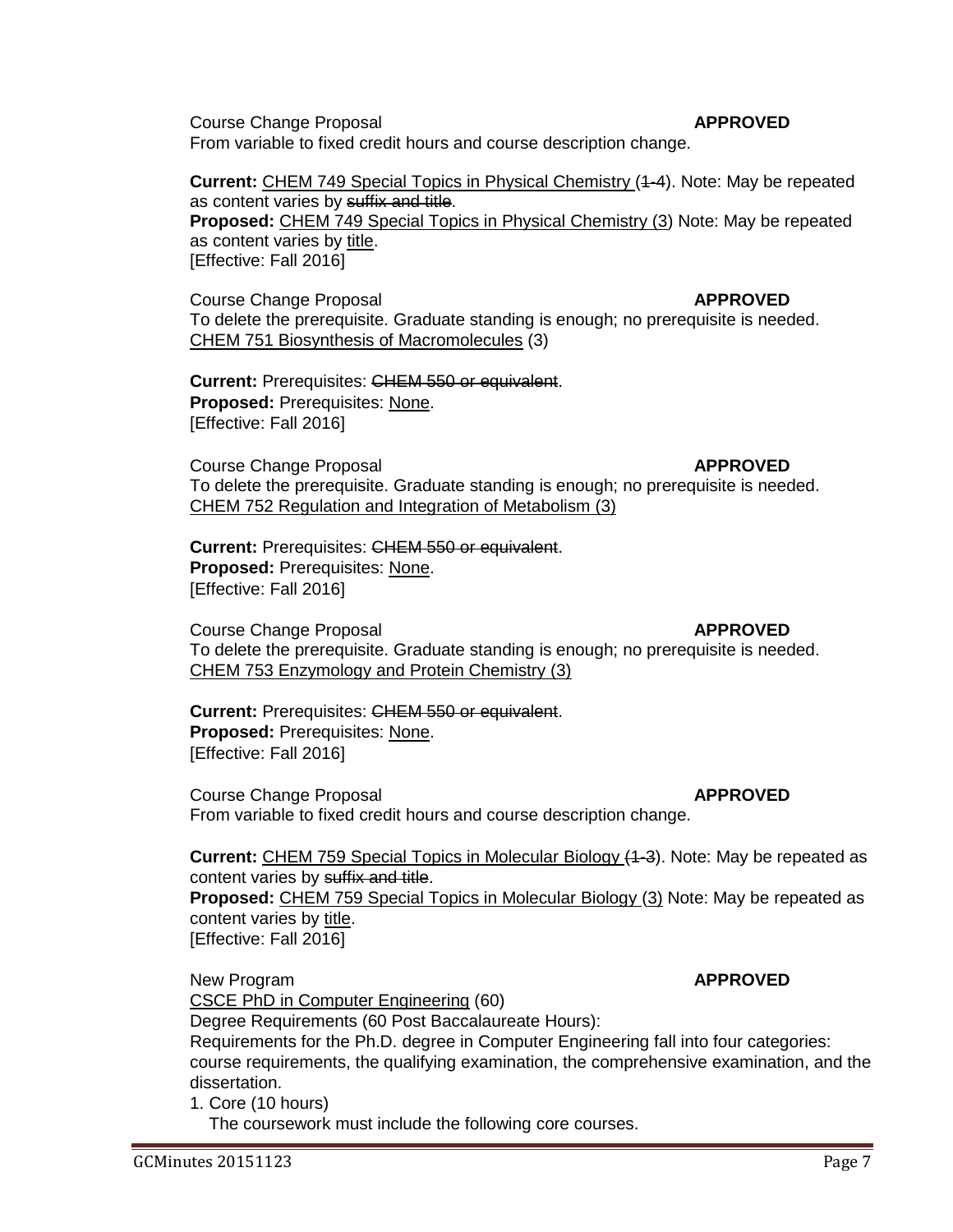- CSCE 513 Computer Architecture
- CSCE 611 Advanced Logic Design
- CSCE 750 Analysis of Algorithms
- CSCE 791 Seminar in Advances in Computing
- 2. Computer Engineering Elective (3 hours)
	- Students must also complete one course from the following list.
	- CSCE 512 System Performance Evaluation
	- CSCE 516 Computer Networks
	- CSCE 569 Parallel Computing
	- CSCE 574 Robotics
	- CSCE 613 Fundamentals of VLSI Chip Design
- 3. Dissertation Preparation (12 hours)
	- CSCE 899 Dissertation Preparation
- 4. Advanced CSCE Electives (20 hours)

In addition to the above requirements, students must complete 20 hours in CSCE courses numbered 700 or above.

5. Other Electives (15 hours)

In addition to the above requirements, students must complete 15 hours of CSCE courses numbered above 500.

Graduate level courses from other departments, with approval from Graduate Director, can satisfy this requirement.

Students who enter the program with a Master's degree in Computer Engineering are exempt from this requirement.

Note: Students entering the program without a Masters degree are encouraged to concurrently enroll in and earn an MS in Computer Engineering.

At most 9 hours of CSCE 798 and not more than 12 hours of CSCE 899 may be applied toward the degree. Neither CSCE 797 nor CSCE 799 may be applied toward the degree. The student's dissertation committee must approve the program of study, so this committee should be formed as early in a student's course of study as possible. Prior to admission to candidacy, the student is required to pass a written qualifying examination. This examination is designed to test fundamental knowledge and conceptual understanding of the mainstream areas of computer engineering. The Ph.D. comprehensive examination combines a written and an oral examination and seeks to discover whether the student has a sufficiently deep understanding of topics in the area of interest to carry out the proposed research. The dissertation committee, which also will make the final decision on whether the student has passed, constructs the research component. The oral examination is an in-depth test on the subject matter related to the student's dissertation topic and written exam. The committee may also examine the student on any other material it deems relevant. After completing the research and writing the dissertation, the student must defend the work in a public presentation. [Effective: Fall 2016]

Program change ME in Computer Science and Engineering (30) **APPROVED**

**Current:** ME in Computer Science and Engineering

The professional Master of Engineering degree in computer science and engineering requires 30 hours of course work beyond the B.S. This course work must include the following core courses: •CSCE 513 - Computer Architecture

GCMinutes 20151123 Page 8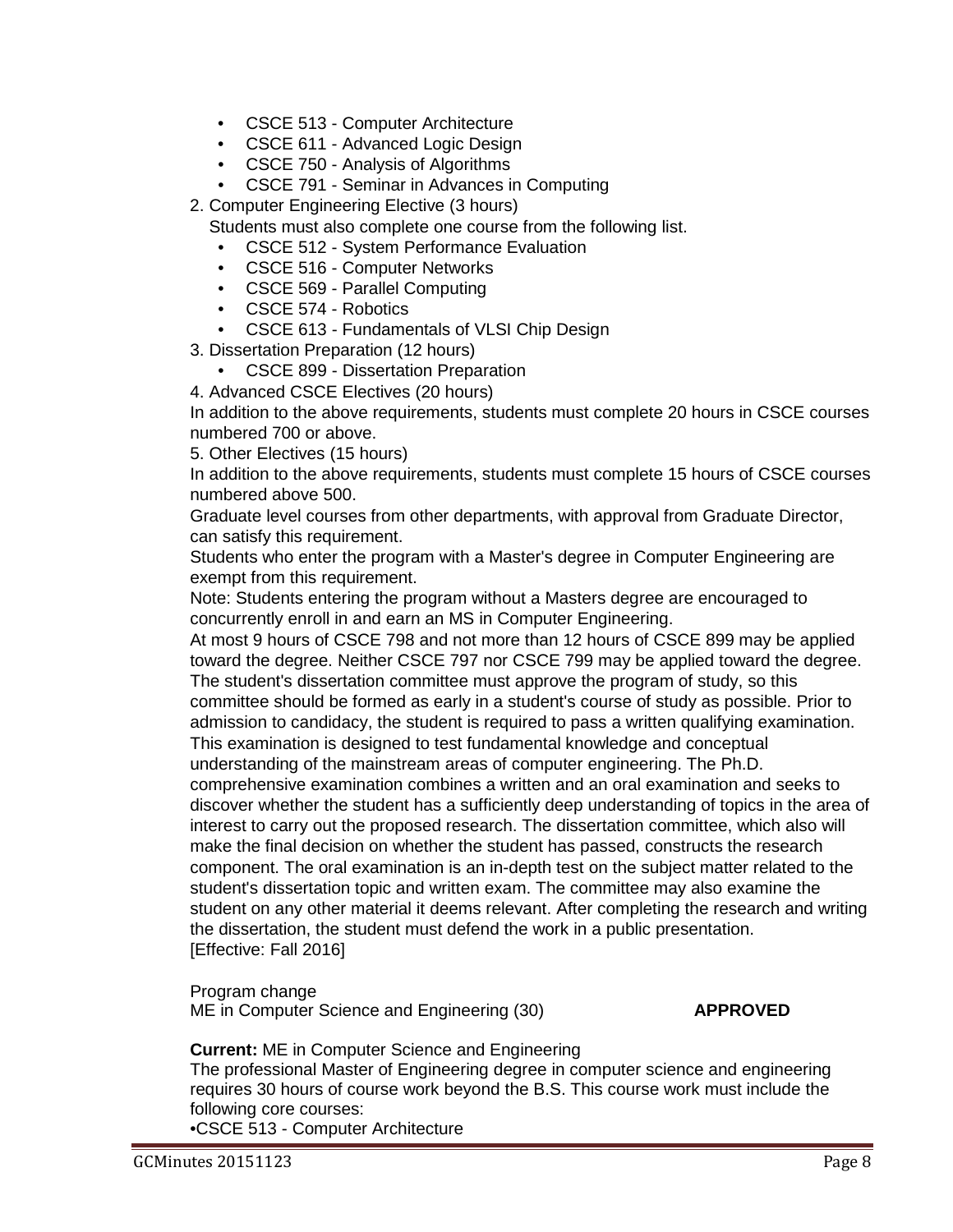•CSCE 531 - Compiler Construction

•CSCE 750 - Analysis of Algorithms

•CSCE 791 - Seminar in Advances in Computing and an additional 11 hours in CSCE courses numbered 700 and above.

A maximum of six hours in non-CSCE courses and at most three hours of CSCE 798 may be applied toward the degree. CSCE 797 may not be applied toward the degree. All students must satisfactorily complete a comprehensive exam on the core courses which is administered on Reading Day at the end of the Spring and Fall semesters. **Proposed:** MS in Computer Engineering

Degree Requirements (30 Hours) The Master of Science in Computer Engineering (MSCE) degree requires 30 credit hours beyond the BS. Students in the MSCE program may elect either the thesis or the non-thesis option. The course work must include: Core (10 hours): CSCE 513 - Computer Architecture CSCE 611 - Advanced Digital Design CSCE 750 - Analysis of Algorithms CSCE 791 - Seminar in Advances in Computing Electives (20 hours): A maximum of six hours in non-CSCE courses approved by the Graduate Director and at most three hours of CSCE 798 may be applied toward the degree. CSCE 797 may not be applied toward the degree. Students who choose the nonthesis option must complete 6 hours from the following list. CSCE 512 - System Performance Evaluation CSCE 516 - Computer Networks CSCE 569 - Parallel Computing CSCE 574 - Robotics CSCE 613 - Fundamentals of VLSI Chip Design Thesis Option: Students who choose the thesis option must substitute 6 hours of thesis preparation (CSCE 799) for electives and defend the thesis in a public presentation. The electives must also include at least 8 hours in CSCE courses numbered 700 and above. Non-Thesis Option: Students who choose the non-thesis option must complete at least 11 of the 20 hours of electives in CSCE courses numbered 700 and above, and pass a written comprehensive examination administered at the end of Fall or Spring semester. [Effective: Fall 2016]

## New Program **APPROVED**

CIVE Railway Engineering Certificate (12) (Post Baccalaureate)

The graduate certificate in Railway Engineering consists of a minimum of twelve (12) credit hours of core and elective courses. Students shall take three (3) credit hours from a list of core courses, six (6) credit hours from a list of rail technical elective courses and three (3) credit hours from a list of other elective courses.

## Admission requirements:

Applicants should hold a Bachelor of Science degree in engineering, or be within 36 credit hours from completion of the degree requirements, from an accredited US institution, or an approved international institution.

A minimum GPA of 3.0/4.0 for the last 60 credit hours in a BS program is required for applicants who hold a BS degree.

A current GPA of 3.0/4.0 is required for all applicants who are within 36 credit hours from completion of the BS degree requirements.

In lieu of GPA requirements applicants may provide documented significant work experience for a minimum of 2 years in a related field.

Applicants with other degrees and academic attainment are eligible to apply and the applications will be considered on a case-by-case basis, based on work experience. Certificate Requirements (12 Hours)

## Core Courses (3 credit hours)

Students shall take three (3) credit hours from the following list:

- ECIV 580 Railway Infrastructure Planning and Design
- ECIV 582 Railway Operations and Logistics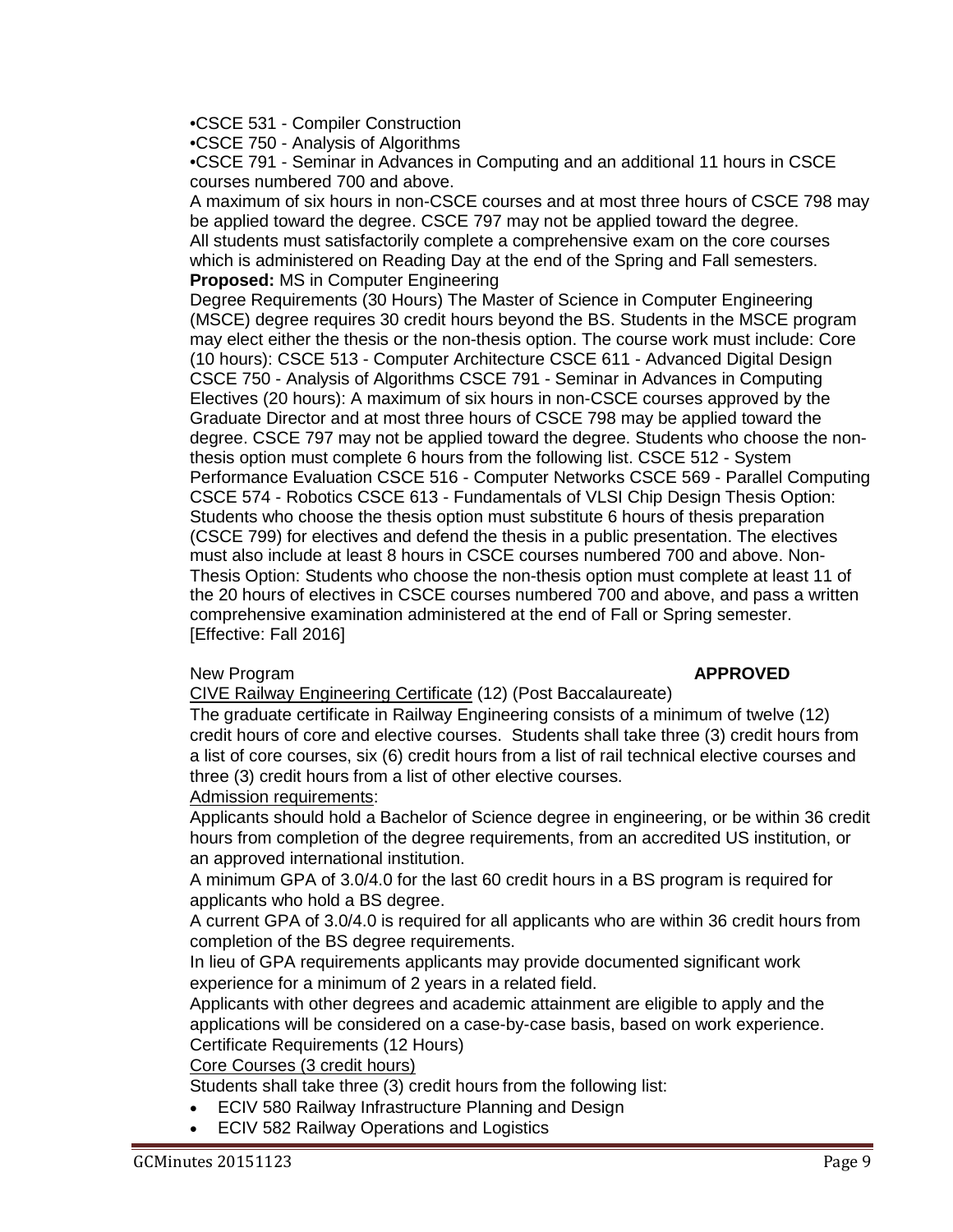Rail Technical Elective Courses (6 credit hours)

Students shall take six (6) credit hours of rail elective courses. Rail technical elective courses are: (i) any core course not applied as a core course; and (ii) any course from the following list:

- ECIV 588 Design of Railroad Bridges and Other Structures
- ECIV 784 Dynamics of Railway Systems
- ECIV 789 Rail Design Project
- **ECIV 790 Selected Topics in Civil Engineering**
- ECIV 797 Research in Civil Engineering

## Other Elective Courses (3 credit hours)

Students shall take three (3) credit hours of other elective courses. Other elective courses are: (i) any rail technical elective course not applied as a rail elective course; and (ii) any course from the following list:

- ECIV 705 Deterministic Civil and Environmental Systems Engineering
- ECIV 707 Management of Engineering Projects
- ECIV 708 Risk Analysis of Engineering Applications
- MGMT 718 Management of Human Resources

Normal time to complete the program is two semesters.

## Gainful Employment Data:

The program prepares primarily Civil Engineers (17-2050)

"Employment of Civil Engineers is projected to grow 20 percent from 2012 to 2022, faster than the average for all occupations" [1]. The worldwide resurgence in rail transportation over the last decade, has created a great need to train and educate the next generation of railroad engineering professionals [2]. Graduates of the program can expect to work in engineering and/or management roles in either the private or public sector. Countless rail industry companies and organizations are seeking trained engineering professionals, including: Class I railroad companies, shortline railroads, engineering consulting firms, railway suppliers, federal agencies, and various research institutions. For example, railroad companies plan to hire 15,000 employees in 2015 (a 4.9% net increase), continuing a steady hiring over the past few years [3]. These are well paying jobs (among the highest of any industry) of average annual compensations of \$109,700, including benefits. As discussed in section 2.3, in the last three years over fifteen USC graduates have been hired by Class I and consulting companies involved in railroad projects. **REFERENCES** 

1. Bureau of Labor Statistics, "Occupational Outlook Handbook: Civil Engineers" http://www.bls.gov/ooh/architecture-and-engineering/civil-engineers.htm#tab-6 (Accessed 8/12/2015)

2. Federal Railroad Administration, Railroad Industry Modal Profile, An Outline of the Railroad Industry Workforce Trends, Challenges, and Opportunities, October, 2011, https://www.fra.dot.gov/Elib/Details/L01294 (Accessed 8/22/2015)

3. AAR "Freight Rail Economic Outlook Report for 2015" [https://www.aar.org/pages/2015](https://www.aar.org/pages/2015-) annual-outlook.aspx?t=economicoutlook#freight-railroads (Accessed 8/12/2015) [Effective: Fall 2016]

## New Course Proposal **APPROVED**

## ECIV 789 Design Project in Railway Engineering (4)

Application of engineering design principles in railway projects; project management; project scheduling; cost estimation; ethics; environmental and social impact; design drawings; report documents. The railroad industry is an undisputable component of multi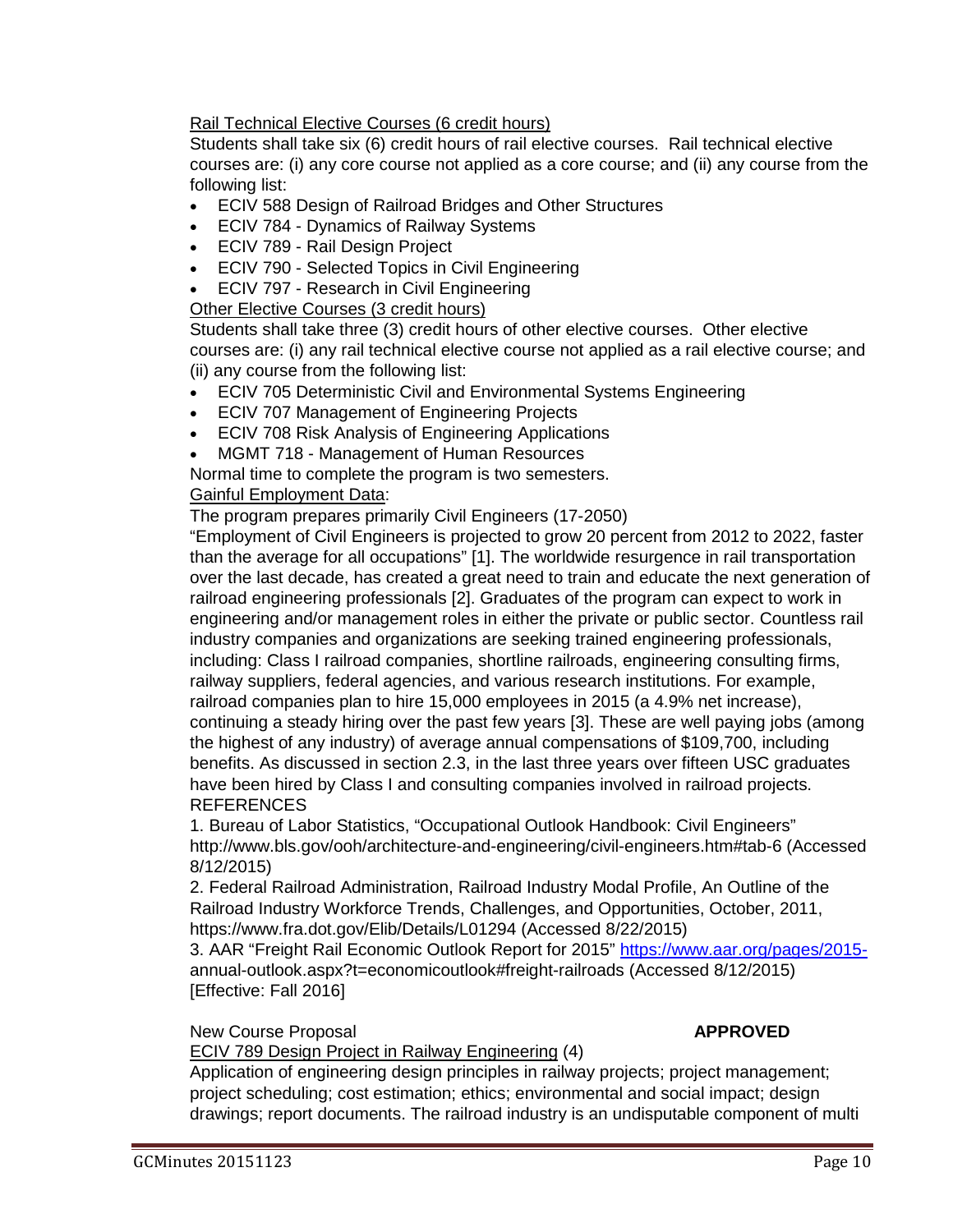model transportation networks. Multi modal freight has been the leading revenue generating commodity with a steady increase in volume shipment after 2004. The railroad industry has the strong support of the Wall Street, and the Federal Government. At the same time the railroad industry workforce is aging and large portions of employees are rapidly approaching retirement age, causing an abrupt generation change. Therefore, there is a strong need to prepare the next generation of engineers with expertise in railway systems. This presents a unique opportunity for the department of Civil and Environmental Engineering and USC to be at the forefront and recognized as one of the leading programs in research and education related to railroads. [Prerequisite: ECIV 580 or ECIV 582] [Effective: Spring 2016]

Program Change **APPROVED** Program hours change. HSPM Health Services Policy and Management/MPH (45)

**Current:** Major Requirements: Public Health Core (biostatistics, epidemiology, environmental health sciences, administration, and health promotion, education and behavior), 15 Hours Management, 18 Hours Planning, Organizational Behavior or Policy, 3 Hours Community Assessment/Delivery of Health Care Services, 3 Hours Public Health Residency, 6 Hours **Proposed:** Major Requirements: Public Health Core (biostatistics, epidemiology, environmental health sciences, health administration, and health promotion, education and behavior), 15 Hours Management, 12 Hours Planning, Public Health Law or Policy, 9 Hours Community Assessment/Delivery of Health Care Services, 3 Hours Public Health Residency, 6 Hours [Effective: Fall 2016]

**Program change and all the set of the set of the set of the APPROVED** 

PHYT Doctor in Physical Therapy (124)

Replacing EXSC 784 with a new course, PHYT 766 Essentials of Cardiopulmonary Physical Therapy, in the DPT program of study. PHYT 766 will give physical therapy students a better knowledge base to be competent practitioners when working with this patient population in the clinical setting. Total hours for the Doctor of Physical Therapy Program will remain unchanged at 124.

**Current:** Major requirements: Clinical Core (66 Hours) •PUBH 678 - Transforming Health Care for the Future •EXSC 784 - Cardiovascular/Pulmonary Testing and Programming •PHYT 720 - Fundamentals of Physical Therapy **Proposed:** Major requirements: Clinical Core (66 Hours) •PUBH 678 - Transforming Health Care for the Future •PHYT 720 - Fundamentals of Physical Therapy •PHYT 750 - Orthopedic Physical Therapy I •PHYT 751 - Orthopedic Physical Therapy II •PHYT 752 - Advanced Examination Techniques for Orthopedic Physical Therapy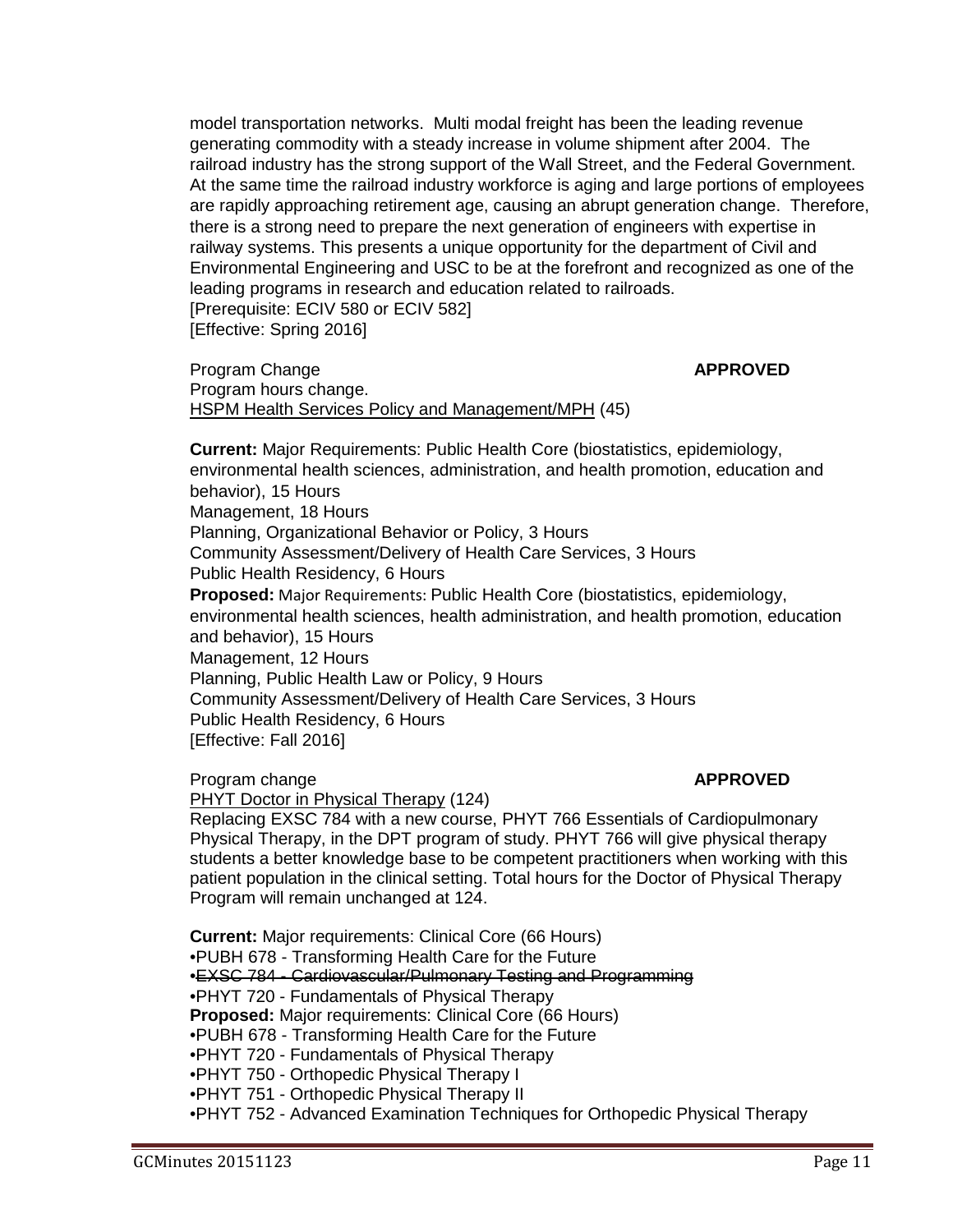•PHYT 740 - Professional Issues in Physical Therapy

•PHYT 754 - Manual Therapy I

•PHYT 755 - Manual Therapy II

•PHYT 756 - Integumentary Physical Therapy

•PHYT 757 - Pharmacology for the Physical Therapist

•PHYT 759 - Therapeutic Exercise

•PHYT 760 - Orthotics and Prosthetics

•PHYT 763 - Modalities: Therapy and Application

•PHYT 766 - Essentials of Cardiovascular Physical Therapy

•PHYT 770 - Acute Care Physical Therapy

[Effective: Fall 2016]

New Course Proposal **APPROVED** PHYT 766 Essentials of Cardiopulmonary Physical Therapy (3) Physical Therapy management of the acute and chronic cardiac and pulmonary patient. Restricted to Physical Therapy majors. [Effective: Summer 2016]

## 12. **Report of the Humanities, Social Sciences, Education, and Related Professional Programs Committee** (Drucilla Barker)

Program Change

To satisfy the State of South Carolina Read to Succeed requirements for all professional education programs.

ART MAT in Art Education (P-12 Certification) (46) **APPROVED** The program changes will satisfy the State of South Carolina Read to Succeed requirements for all professional education programs. (Letter of Concurrence received.)

**Current:** Professional Education (9 hours) •EDPY 705 or EDPY 707 •EDCS 725 - Principles of Curriculum Construction •EDFN 749 - The School in Modern Society Content Area (22 hours): •ARTE 525 - Elementary Methods for K-12 Art Certification •ARTE 540 - The School Art Program •ARTE 541 - Practicum in Art Education •ARTE 701 - Seminar in Art Education •ARTE 702 - Problems in the Teaching of Art •ARTE 703 - Issues and Trends in Art Education •ARTE 705 - Program Development in Art •ARTE 750 - Interactive Technology for Art Teachers Directed Teaching (15 hours): •ARTE 471 - Directed Teaching in Art •ARTE 565 - Field Experience Seminar Additional Hours: The following are required for certification if they were not taken at the undergraduate level. Art Studio (12 hours): •Drawing •Painting •Ceramics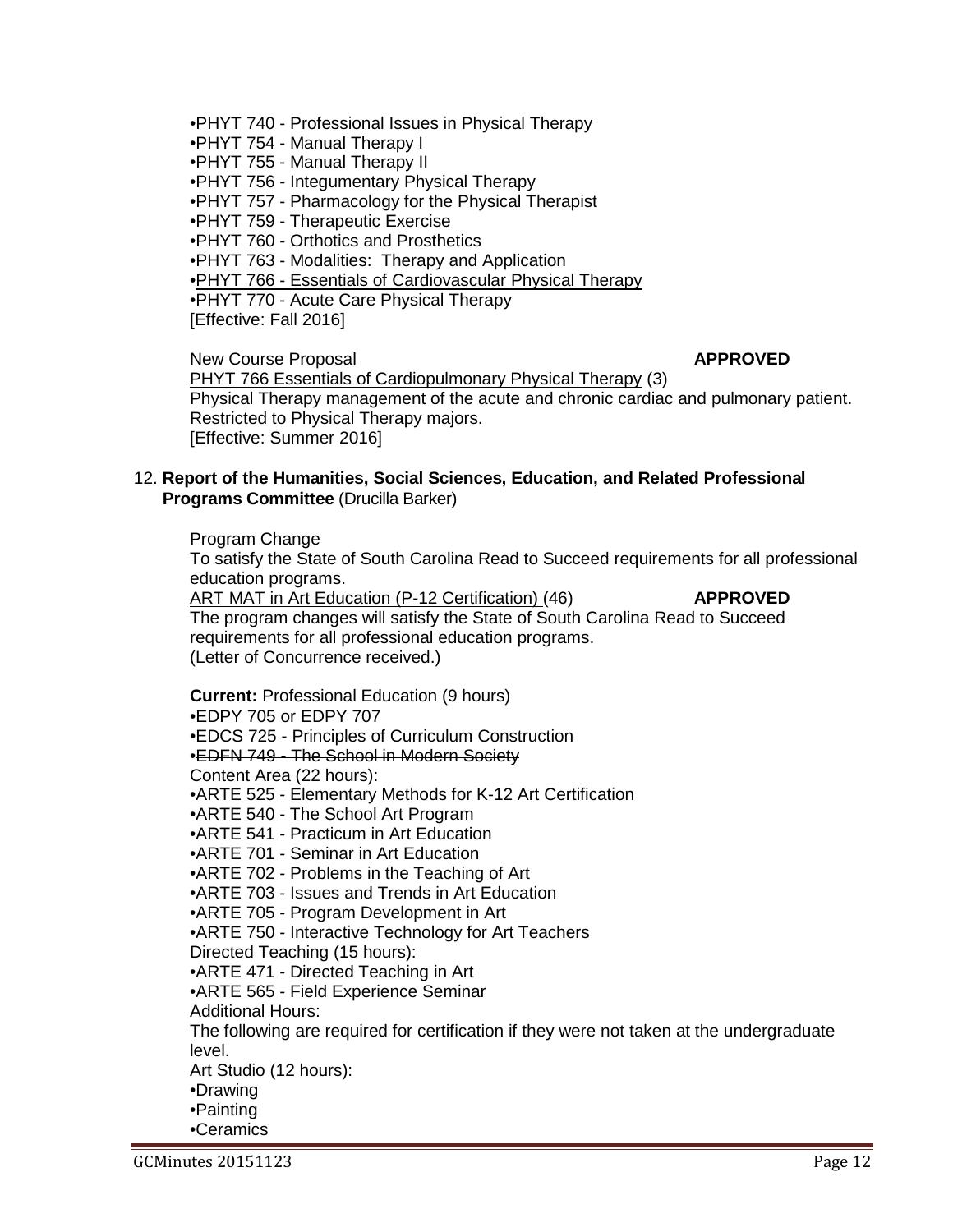•Printmaking

Art History (3 hours):

•Renaissance to Modern

### **Proposed:**

Professional Education (9 hours)

•EDPY 705 - Human Growth and Development or EDPY 707 - Growth and Development: Middle School and Adolescence

•EDCS 725 - Principles of Curriculum Construction

•EDRD 500 - Content Area Literacy PK-12 or EDEX 581 – Teaching Reading in the

Content Areas to Adolescents with Reading Disabilities or EDRD 732 – Teaching Reading

and Writing in the Content Areas

Content Area (22 hours):

•ARTE 525 - Elementary Methods for K-12 Art Certification

•ARTE 540 - The School Art Program

•ARTE 541 - Practicum in Art Education

•ARTE 701 - Seminar in Art Education

•ARTE 702 - Problems in the Teaching of Art

•ARTE 703 - Issues and Trends in Art Education

•ARTE 705 - Program Development in Art

•ARTE 750 - Interactive Technology for Art Teachers

Directed Teaching (15 hours):

•ARTE 471 - Directed Teaching in Art

•ARTE 565 - Field Experience Seminar

Additional Hours:

The following are required for certification if they were not taken at the undergraduate level.

Art Studio (15 hours):

•Fundamental Design

- •Drawing
- •Painting

•Ceramics

•Printmaking

Art History (6 hours):

•Pre-history to Renaissance

•Renaissance to Modern [Effective: Fall 2016]

## Foreign Language, MAT (54) **APPROVED**

Each M.A.T. degree in a foreign language area prepares graduates for teaching in grades preschool through 12 with certification in a specific language. M.A.T. degrees are available in the foreign language areas of French, German, and Spanish. (Letter of concurrence received.)

## **Current**:

Degree Requirements (54 Hours)

All candidates must complete 21 hours of graduate course work in the respective language and 33 hours of graduate course work in professional education as well as fulfill all other requirements for Class I certification.

## **Proposed:**

Degree Requirements (54 Hours)

All candidates must complete 21 hours of graduate course work focusing specifically on their respective language and specific language-teaching area, and 33 hours of graduate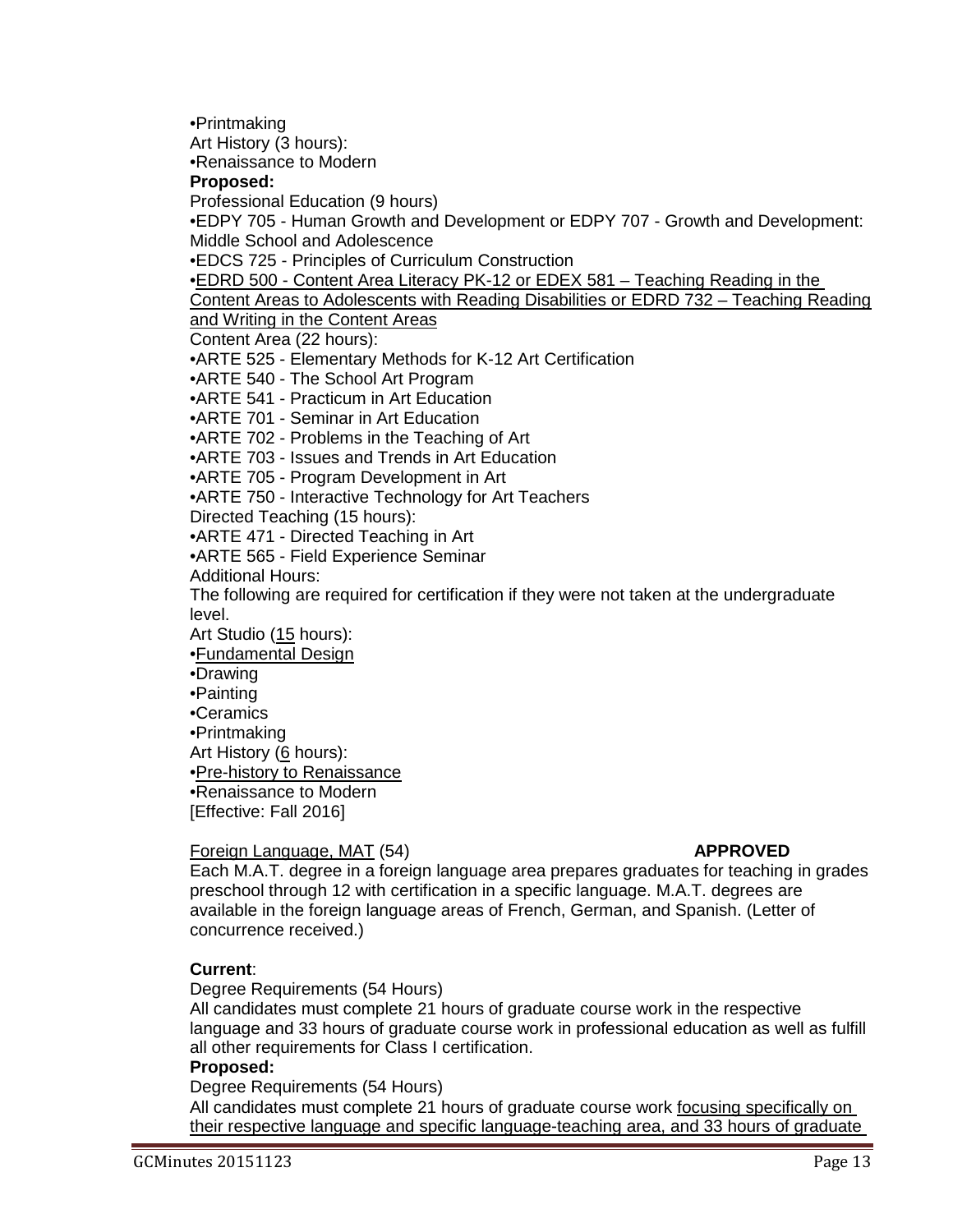course work in professional education more generally, as well as fulfill all other requirements for Class I licensure. Course work in a respective language should cover a range of topics in the areas of linguistics, literature, culture, and the teaching of the respective language, and should be taken in consultation with the student's academic advisor in order to prepare for the MAT comprehensive exam. A breakdown of required courses across the Spanish, French, and German programs are as follows: *Specific Language and Language Teaching Requirements (21 credits)* FREN/GERM/SPAN 500+ - Three courses approved by academic advisor (9 credits) FREN/GERM/SPAN 515 - Introduction to French/German/Spanish Linguistics (3 credits) FREN/GERM/SPAN 700+ - Course approved by academic advisor (3 credits) FORL 510 - Teaching Languages to Young Children (with focus on student's respective language) (3 credits) FORL 776 - Teaching of Foreign Languages in College (with focus on student's respective language) (3 credits) *Professional Licensure Course Requirements (33 credits)* EDRD 500, or EDEX 581, or EDRD 732 - Course focusing on teaching literacy, reading, and/or writing (3 credits) EDPY 705 or EDPY 707 - Course focusing on human development (3 credits) EDFI 749 - Schools in Modern Society (3 credits) FORL 511 - Teaching Foreign Languages in K-12 Schools (3 credits) FORL 730 - Principles of Foreign Language Pedagogy and Second Language Acquisition (3 credits) FORL 772 - Technology in Foreign Language Education (3 credits) FORL 774A - Teaching Internship Elem/Mid/HS (3 credits) FORL 774B - Teaching Internship Elem/Mid/HS (9 credits) EDSE 584 - Elem/Mid/HS Student Teaching Seminar (3 credits)

[Effective: Fall 2016]

Program Change

Add course description-currently missing in bulletin. ECON 840 Economic Growth (3) **APPROVED**

**Current**: None.

**Proposed**: Advanced theory of economic growth. Mathematical models of growth, including the neoclassical model, endogenous growth models, and models of imperfect competition and growth, will be examined. Techniques of dynamic optimization are used to solve models. Empirical methods will be applied to models of economic growth. [Effective: Fall 2016]

New Course Proposal

ECON 892 Third Year Seminar 1 (2) **APPROVED**

Research methods in Economics. The design and execution of a research paper in Economics. Preparation for writing a dissertation in Economics. [Effective: Fall 2016]

New Course Proposal

ECON 893 Third Year Seminar 2 (1) **APPROVED**

Research methods in Economics. The design and execution of a research paper in Economics. Preparation for writing a dissertation in Economics. [Effective: Fall 2016]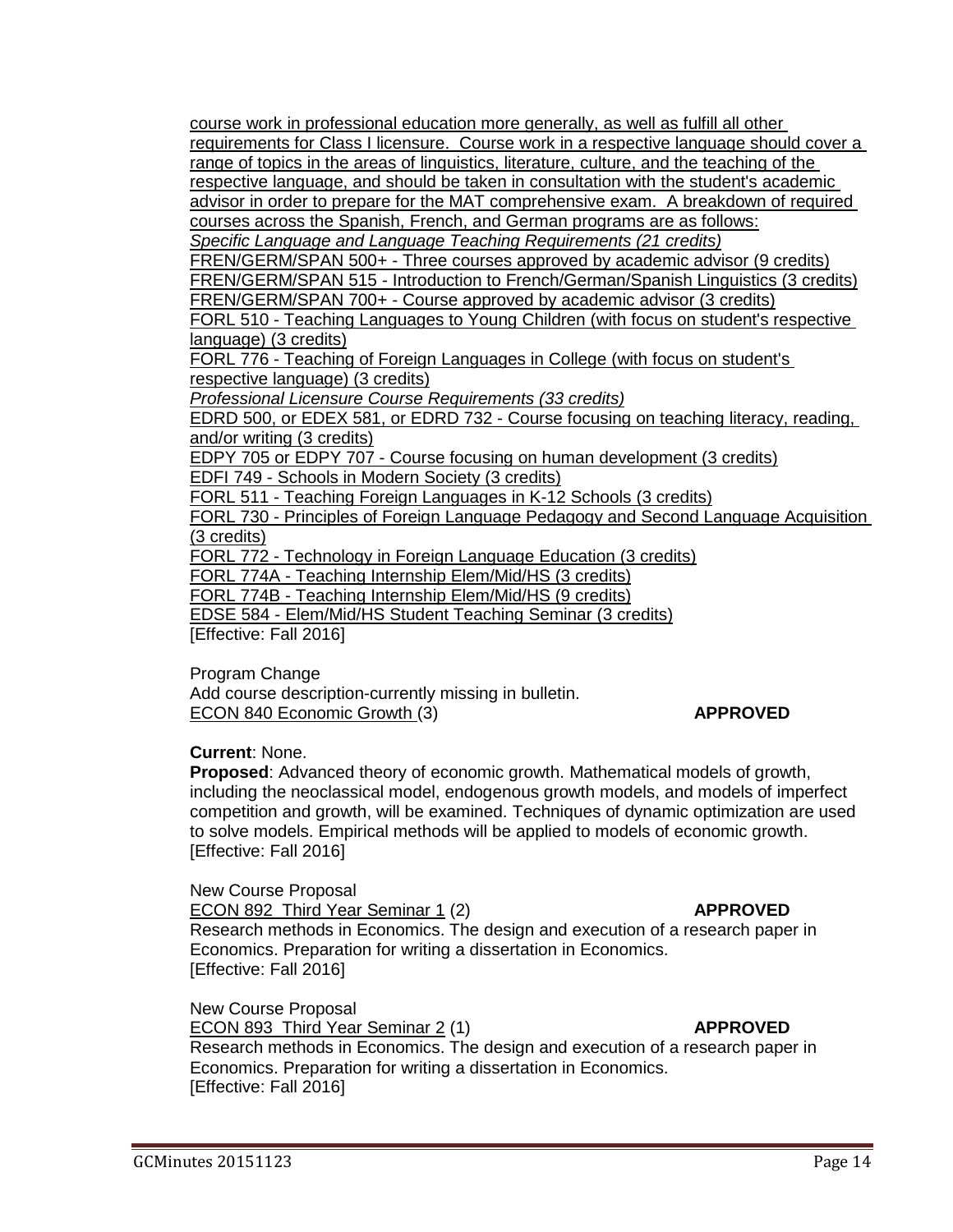Program Change

With the new Read to Succeed Law, the state of South Carolina has changed the requirements for teacher certification. The state now requires students gaining secondary certification to have two reading courses instead of the previous one required course. In order to not increase the number of credit hours for the degree, our program is dropping the requirement of an Education Foundation course (EDFI 749 or EDFI 744). (Letter of concurrence received.)

INTE MAT in Secondary Social Studies (48) **APPROVED** 

**Current:** Major requirements: The MAT in Social Studies is offered jointly by the College of Education and the College of Arts and Sciences. This minimum 48 credit hour degree program is designed specifically for students who wish to obtain initial teacher certification in social studies at the secondary level.

Degree Requirements (48 Hours)

Specific course requirements include a minimum of:

Content Area Courses (15-21 Hours)

Additional undergraduate or graduate course work in the social sciences may be required to meet criteria for certification (e.g., history, economics, geography, political science,

psychology, sociology, anthropology).

Professional Education Courses

Select one of the following courses:

•EDFI 749 - The School in Modern Society

•EDFI 744 - Philosophy and Education

Select one of the following courses:

•EDPY 705 - Human Growth and Development

•EDPY 707 - Growth and Development: Adolescence

Select one of the following courses:

•EDRD 518 - Reading in the Secondary School

•EDRD 600 - Foundations of Reading Instruction

•EDRD 730 - Teaching Reading and Writing in the Content Areas

Methods Courses (6 Hours)

At least 6 hours of graduate methods courses, one of which must be a technology course. Internship and Seminar (15 Hours)

Note: Each candidate must successfully complete a comprehensive examination as determined by the appropriate M.A.T. degree committee.

**Proposed:** The MAT in Social Studies is offered jointly by the College of Education and the College of Arts and Sciences. This minimum 48 credit hour degree program is designed specifically for students who wish to obtain initial teacher certification in social studies at the secondary level.

Degree Requirements (48 Hours)

Specific course requirements include a minimum of:

Content Area Courses (15-21 Hours)

Additional undergraduate or graduate course work in the social sciences may be required to meet criteria for certification (e.g., history, economics, geography, political science, psychology, sociology, anthropology).

Professional Education Courses

Select one of the following courses:

•EDPY 705 - Human Growth and Development

•EDPY 707 - Growth and Development: Adolescence

Reading and Literacy courses (6 hours):

•EDRD 731 - Assessment and the Foundations of Reading/Writing

•EDRD 732 - Teaching Reading and Writing in the Content Areas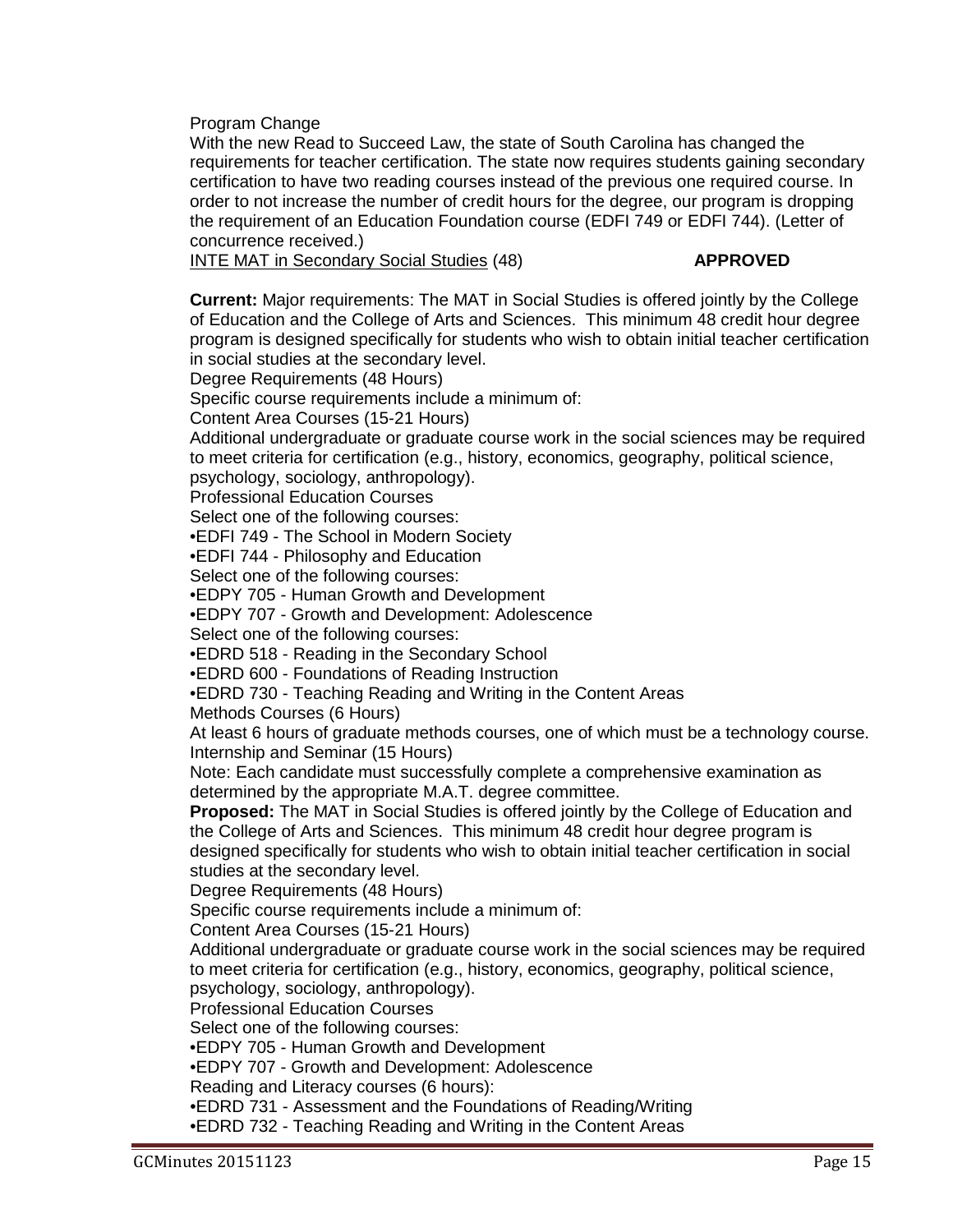Methods Courses (6 Hours)

At least 6 hours of graduate methods courses, one of which must be a technology course. Internship and Seminar (15 Hours)

Note: Each candidate must successfully complete a comprehensive examination as determined by the appropriate M.A.T. degree committee. [Effective: Fall 2016]

## Program change

## MAT in Secondary Mathematics (48) **APPROVED**

The department offers two degree programs for students who wish to emphasize secondary and junior college mathematics education–the M.A.T. and the M.M. degrees. Courses at the 700-level specifically designed for these programs are designated by the letter I adjoined to the course number. These courses are generally offered in the late afternoon during the academic year and during the summer to provide area teachers the opportunity to work toward a degree on a part-time basis. (Letter of concurrence received.)

**Current:** Major requirements: The department offers two degree programs for students who wish to emphasize secondary and junior college mathematics education–the M.A.T. and the M.M. degrees. Courses at the 700-level specifically designed for these programs are designated by the letter I adjoined to the course number. These courses are generally offered in the late afternoon during the academic year and during the summer to provide area teachers the opportunity to work toward a degree on a part-time basis.

The M.A.T. in mathematics is offered by the Department of Mathematics jointly with the College of Education. This degree program is designed specifically for students who wish to obtain teaching certification in mathematics at the secondary level.

# Degree Requirements (48 Hours)

The M.A.T. degree requires 30 approved semester hours of graduate-level course work in mathematics and education (exclusive of directed teaching), no less than 6 and no more than 15 of which may be in education, and at least 15 of which must be in mathematics or statistics. The individual student's program is planned according to that student's background and goals. At least half of the student's course work must be numbered 700 or higher.

Each student's program of study must include at least one course in geometry (chosen from MATH 531 or MATH 736I), algebraic structures (MATH 701I), real analysis (MATH 703I), statistics (STAT 509 or STAT 515 -STAT 516), and number theory (MATH 780I). If equivalent courses have already been taken, then appropriate substitutions will be made. Unless previously taken, the student must also take upper division courses in linear algebra (MATH 526 or MATH 544) and discrete mathematics (MATH 574). Normally theses two courses are taken prior to full admission to the program.

Course work in education must include human growth and development (EDPY 705), foundations of education (EDFI 749), a curriculum course (EDSE 770), a reading course (EDRD 518 or EDRD 730), and methods of teaching (EDSE 764).

The student must also complete an 18- semester-hour program of methods and internship in mathematics (EDSE 550, EDSE 584, EDSE 778A and EDSE 778B). Students must apply for admission to the professional program and internship through the College of Education's Office of Student Affairs early in the fall or spring semester prior to the semester of Internship B.

Upon admission to the M.A.T. program, the student is assigned a faculty advisor in mathematics to assist in the development of the mathematics portion of the program. Approval of the candidate's program will be granted by a committee of three faculty members, consisting of the faculty advisor in mathematics, the faculty advisor in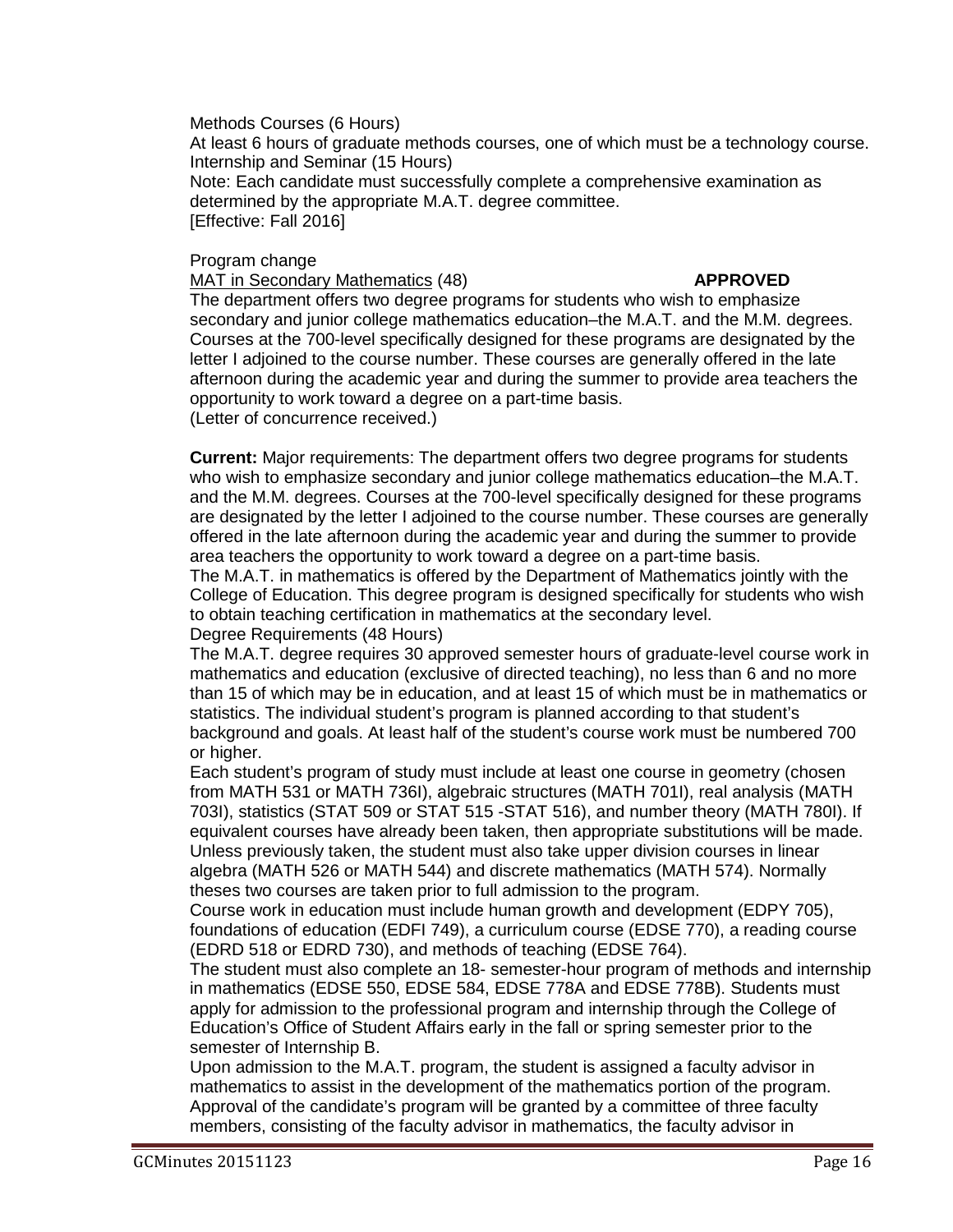education, and a faculty member from either mathematics or education. Each student must maintain a B average on all graduate-level course work in mathematics and a B average on all graduate-level course work in education. Candidates for the M.A.T. degree are required to pass a written Comprehensive Examination covering their program of study and emphasizing the theoretical underpinnings of calculus, the basic forms of mathematical reasoning, argumentation, and proof, a repertoire of fundamental examples and counter-examples, problem solving, and insight into how these can inform the teaching of secondary mathematics. Geometric and statistical reasoning will frequently be called upon; students will generally be free to draw on their knowledge of any of analysis, algebra, discrete mathematics, or number theory as they see fit to demonstrate forms of mathematical argumentation and proof.

**Proposed:** Major requirements: The department offers two degree programs for students who wish to emphasize secondary and junior college mathematics education–the M.A.T. and the M.M. degrees. Courses at the 700-level specifically designed for these programs are designated by the letter I adjoined to the course number. These courses are generally offered in the late afternoon during the academic year and during the summer to provide area teachers the opportunity to work toward a degree on a part-time basis.

The M.A.T. in mathematics is offered by the Department of Mathematics jointly with the College of Education. This degree program is designed specifically for students who wish to obtain teaching certification in mathematics at the secondary level.

### Degree Requirements (48 Hours)

The M.A.T. degree requires 30 approved semester hours of graduate-level course work in mathematics and education (exclusive of directed teaching), no less than 6 and no more than 15 of which may be in education, and at least 15 of which must be in mathematics or statistics. The individual student's program is planned according to that student's background and goals. At least half of the student's course work must be numbered 700 or higher.

Each student's program of study must include at least one course in geometry (chosen from MATH 531 or MATH 736I), algebraic structures (MATH 701I), real analysis (MATH 703I), statistics (STAT 509 or STAT 515 -STAT 516), and number theory (MATH 780I). If equivalent courses have already been taken, then appropriate substitutions will be made. Unless previously taken, the student must also take upper division courses in linear algebra (MATH 526 or MATH 544) and discrete mathematics (MATH 574). Normally theses two courses are taken prior to full admission to the program.

Course work in education must include human growth and development (EDPY 705 or EDPY 707), a curriculum course (EDSE 770), two Read to Succeed courses (EDRD 731 and EDRD 732), and methods of teaching (EDSE 764).

The student must also complete an 18- semester-hour program of methods and internship in mathematics (EDSE 550, EDSE 584, EDSE 778A and EDSE 778B). Students must apply for admission to the professional program and internship through the College of Education's Office of Student Affairs early in the fall or spring semester prior to the semester of Internship B.

Upon admission to the M.A.T. program, the student is assigned a faculty advisor in mathematics to assist in the development of the mathematics portion of the program. Approval of the candidate's program will be granted by a committee of three faculty members, consisting of the faculty advisor in mathematics, the faculty advisor in education, and a faculty member from either mathematics or education. Each student must maintain a B average on all graduate-level course work in mathematics and a B average on all graduate-level course work in education. Candidates for the M.A.T. degree are required to pass a written Comprehensive Examination covering their program of study and emphasizing the theoretical underpinnings of calculus, the basic forms of mathematical reasoning, argumentation, and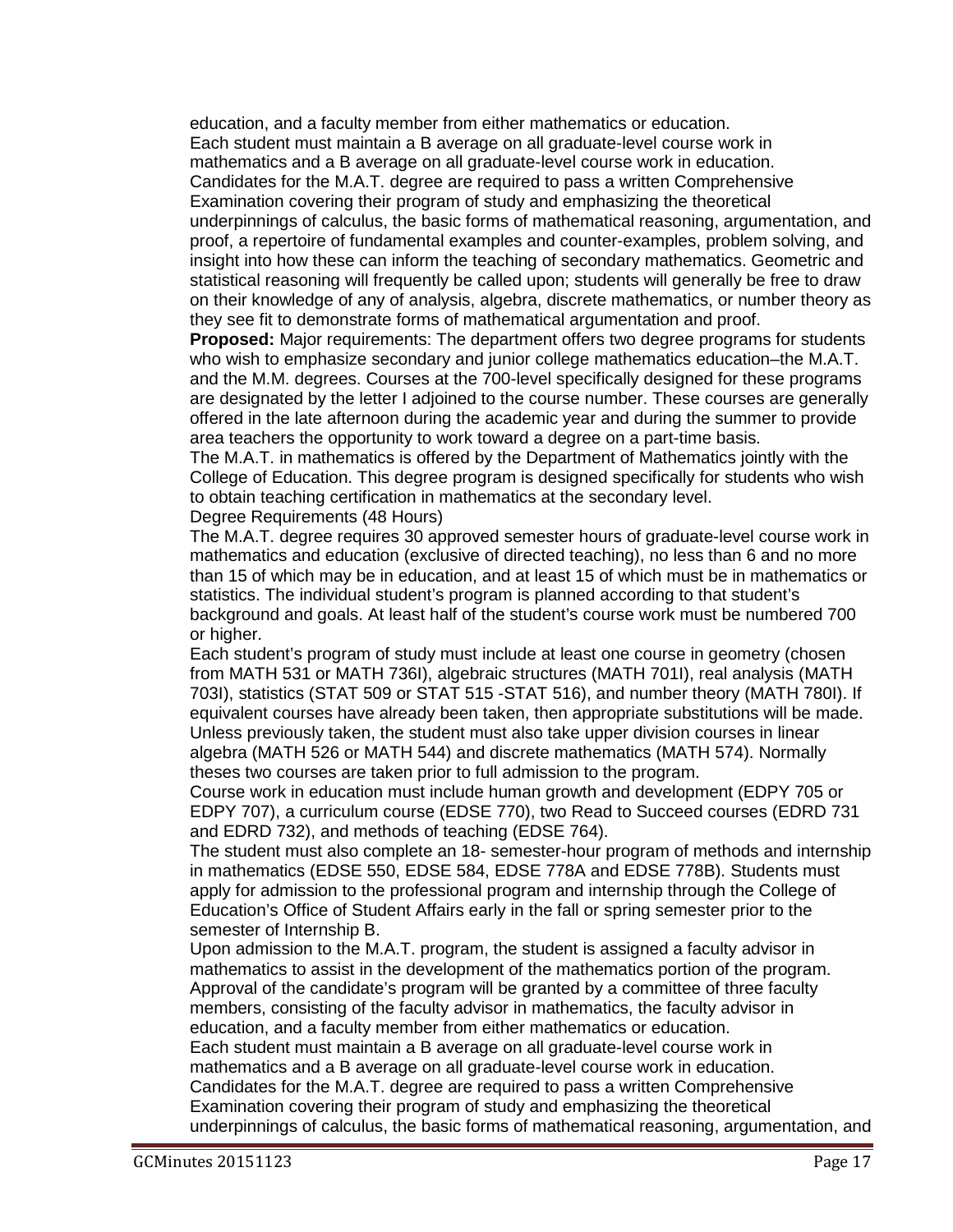proof, a repertoire of fundamental examples and counter-examples, problem solving, and insight into how these can inform the teaching of secondary mathematics. Geometric and statistical reasoning will frequently be called upon; students will generally be free to draw on their knowledge of any of analysis, algebra, discrete mathematics, or number theory as they see fit to demonstrate forms of mathematical argumentation and proof. [Effective: Fall 2016]

### Program change

### MAT in Secondary Science (45) **APPROVED**

With the new Read to Succeed Law, the state of South Carolina has changed the requirements for teacher certification. The state now requires students gaining secondary certification to have two reading courses instead of the previous one required course. In order to not increase the number of credit hours for the degree, our program is dropping the requirement of an Education Foundation course (EDFI 749 or EDFI 744). (Letter of concurrence received.)

**Current:** Major requirements: The MAT in Science is offered jointly by the College of Education and the College of Arts and Sciences. This degree includes options in biology, chemistry, earth science, natural sciences, and physics. The MAT in Science is designed specifically for candidates who wish to become certified in a secondary education area of science (i.e., biology, chemistry, physics, or science).

Degree Requirements (45 Hours)

Specific course requirements vary by area, but all must include a minimum of:

Content Area Courses (15-21 Hours)

Professional Education Courses (9 Hours)

Select one of the following courses:

•EDFI 749 - The School in Modern Society

•EDFI 744 - Philosophy and Education

Select one of the following courses:

•EDPY 705 - Human Growth and Development

•EDPY 707 - Growth and Development: Adolescence

Select one of the following courses:

•EDRD 518 - Reading in the Secondary School

•EDRD 600 - Foundations of Reading Instruction

•EDRD 730 - Teaching Reading and Writing in the Content Areas

Methods Courses (6 Hours)

•At least 6 hours of graduate methods courses, one of which must be a technology course.

Internship and Seminar (15 Hours)

Note: Each candidate must successfully complete a comprehensive examination as determined by the appropriate M.A.T. degree committee.

**Proposed:** Major requirements: The MAT in Science is offered jointly by the College of Education and the College of Arts and Sciences. This degree includes options in biology, chemistry, earth science, natural sciences, and physics. The MAT in Science is designed specifically for candidates who wish to become certified in a secondary education area of science (i.e., biology, chemistry, physics, or science).

Degree Requirements (45 Hours)

Specific course requirements vary by area, but all must include a minimum of:

Content Area Courses (15-21 Hours)

Professional Education Courses (9 Hours)

Select one of the following courses:

• EDPY 705 - Human Growth and Development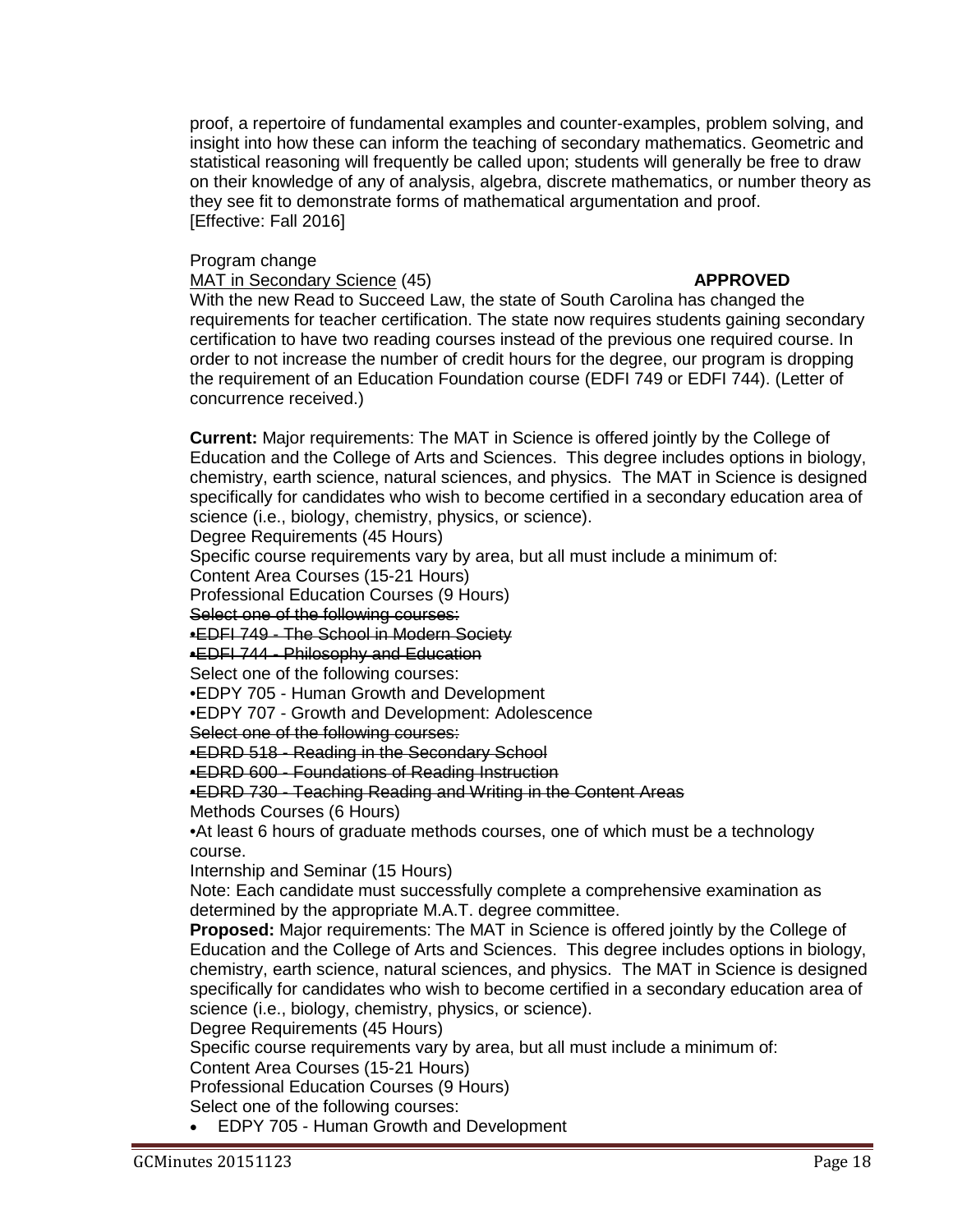• EDPY 707 - Growth and Development: Adolescence

Reading and Literacy Courses (6 Hours):

• EDRD 731- Assessment and the Foundations of Reading/Writing

• EDRD 732 - Teaching Reading and Writing in the Content Areas

Methods Courses (6 Hours)

• At least 6 hours of graduate methods courses, one of which must be a technology course.

Internship and Seminar (15 Hours)

Note: Each candidate must successfully complete a comprehensive examination as determined by the appropriate M.A.T. degree committee. [Effective: Fall 2016]

Program Change INTE MAT in Secondary English (48) **APPROVED** 

**Current:** Major requirements: In addition to fulfilling requirements for admission common to all degree programs, an applicant to the M.A.T. program must have at least 18 semester hours of the following 400-level literature courses or their equivalent, including Black literature (ENGL 428–may be taken after conditional admission); contemporary literature (ENGL 413 or 423); Shakespeare's tragedies (ENGL 405); a non-Western literature; and 6 credits in survey-type, upper-division English and/or American literature survey courses. Applicants without a standard English major may fulfill this 18-semesterhour requirement only by taking upper-division courses that the Department of English M.A.T. advisor approves. Applicants with academic deficiencies may be required to take additional 400-level English courses.

Degree Requirements (48 Hours)

Requirements include a minimum of 15 graduate credits in English.

**Proposed:** Major requirements: MAT in Secondary English

In addition to fulfilling requirements for admission common to all degree programs, an applicant to the M.A.T. program must have at least 18 semester hours of the following upper-level literature courses or their equivalent: Black literature (ENGL 428A, ENGL 428B, ENGL 430, ENGL 438D, ENGL 438E, or ENGL 565 - may be taken after conditional admission); contemporary literature; pre-1800 literature; a non-Western literature; and 6 credits in survey-type, upper-division English and/or American literature survey courses. Applicants without a standard English major may fulfill this 18-semesterhour requirement only by taking upper-division courses that the Department of English M.A.T. advisor approves. Applicants with academic deficiencies may be required to take additional 400-level English courses.

Degree Requirements (48 Hours)

Requirements include a minimum of 15 graduate credits in English.

Note: In order to meet SC Read to Succeed requirements, students completing the MAT degree in the content area of English must include on their program of study the following: EDRD 600: Foundations of Reading Instruction, EDRD 651: Introduction to Teaching Media Literacy, EDSE 786: The Teaching of Literature in the Secondary School, EDSE 787: The Teaching of Writing in Secondary Schools, EDSE 728: Advanced Study of the Teaching of English in the Secondary Schools, and EDSE 584: Middle and High School Internship Seminar.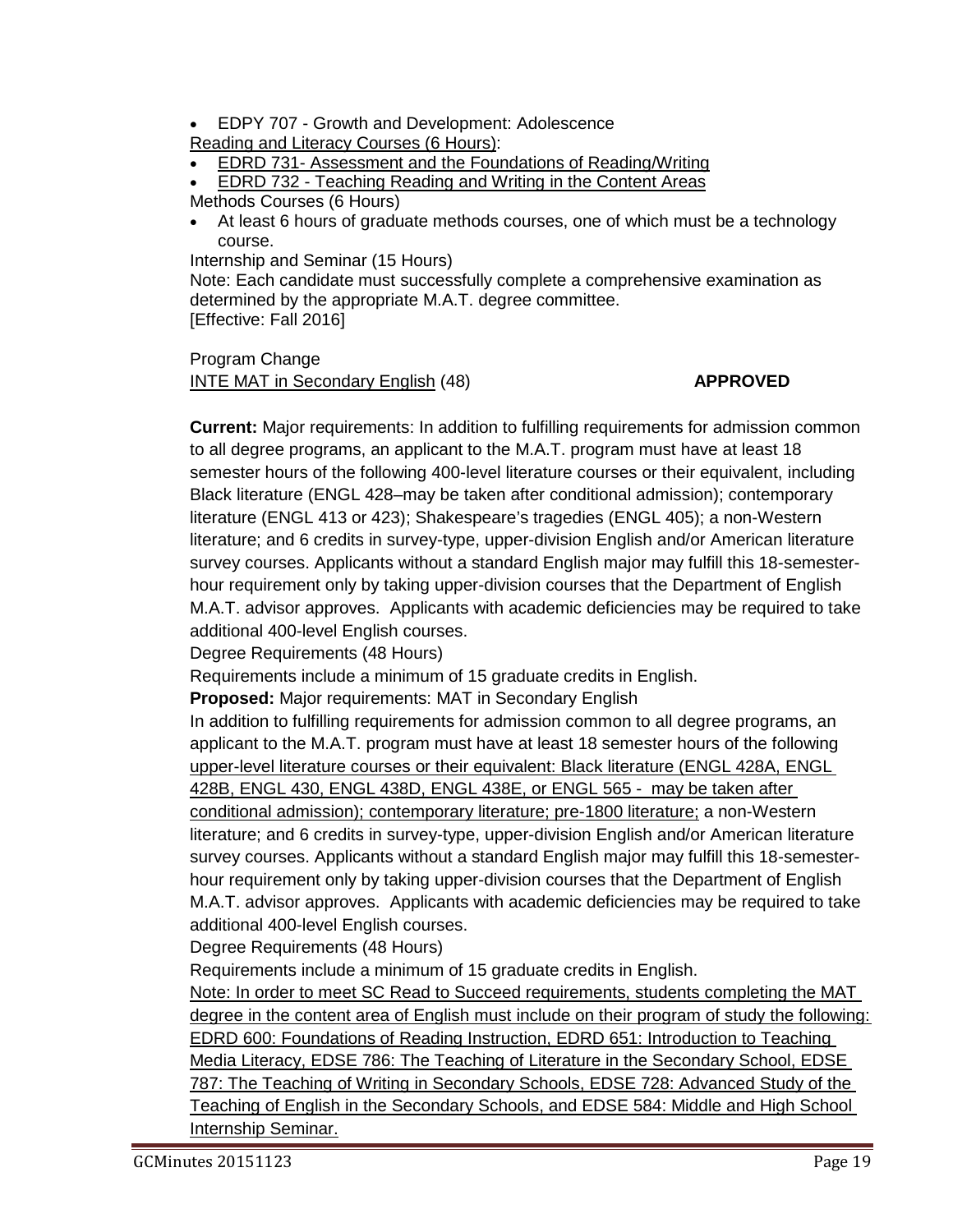## [Effective: Fall 2016]

Program Change

### MUSC Master of Music Education (3) **APPROVED**

The music education faculty find that successful undergraduate coursework, a successful admission interview, and success in the student's current teaching position are far better predictors of success in this program than the GRE or MAT score.

## **Current:** Admission

The requirements for admission are: completion of an undergraduate degree in music education, including a valid teacher certificate; satisfactory score on the general section-(verbal/quantitative/analytical) of the GRE or the Miller Analogies Test; an interview; and fulfillment of the general requirements for admission to The Graduate School, including the submission of three recommendations. Unless they have completed an undergraduate degree at an English-speaking institution, applicants whose native language is not English must submit a TOEFL score of at least 80 (internet-based score) or 570 (paper-based). Additional admission requirements for specific areas are listed in *Graduate Studies in Music* handbook. Admission decisions are based upon the applicant's total portfolio with particular weight being given to knowledge of and experience in elementary or secondary music teaching, the audition (for those desiring to present a recital), or research/writing abilities (for those desiring to write a thesis). **Proposed:** Admission

The requirements for admission are: completion of an undergraduate degree in music education, including a valid teacher certificate; an interview; and fulfillment of the general requirements for admission to The Graduate School, including the submission of three recommendations. Unless they have completed an undergraduate degree at an Englishspeaking institution, applicants whose native language is not English must submit a TOEFL score of at least 80 (internet-based score) or 570 (paper-based). Additional admission requirements for specific areas are listed in Graduate Studies in Music handbook. Admission decisions are based upon the applicant's total portfolio with particular weight being given to knowledge of and experience in elementary or secondary music teaching, the audition (for those desiring to present a recital), or research/writing abilities (for those desiring to write a thesis).

Major Area (15-18 hours)

•MUED 790 - Principles of Music Education

•MUED 795 - Research in Music Education and Pedagogy

•Additional MUED courses (6 hours)

Choose one of the following tracks:

Thesis Track (3 hours)

•MUSC 799 - Thesis Preparation

Recital Track (5 hours)

•MUSC 711 - Graduate Applied Music

•MUSC 796 - Solo Recital

35-Credit Track (6 hours)

•Additional MUED courses (6 hours)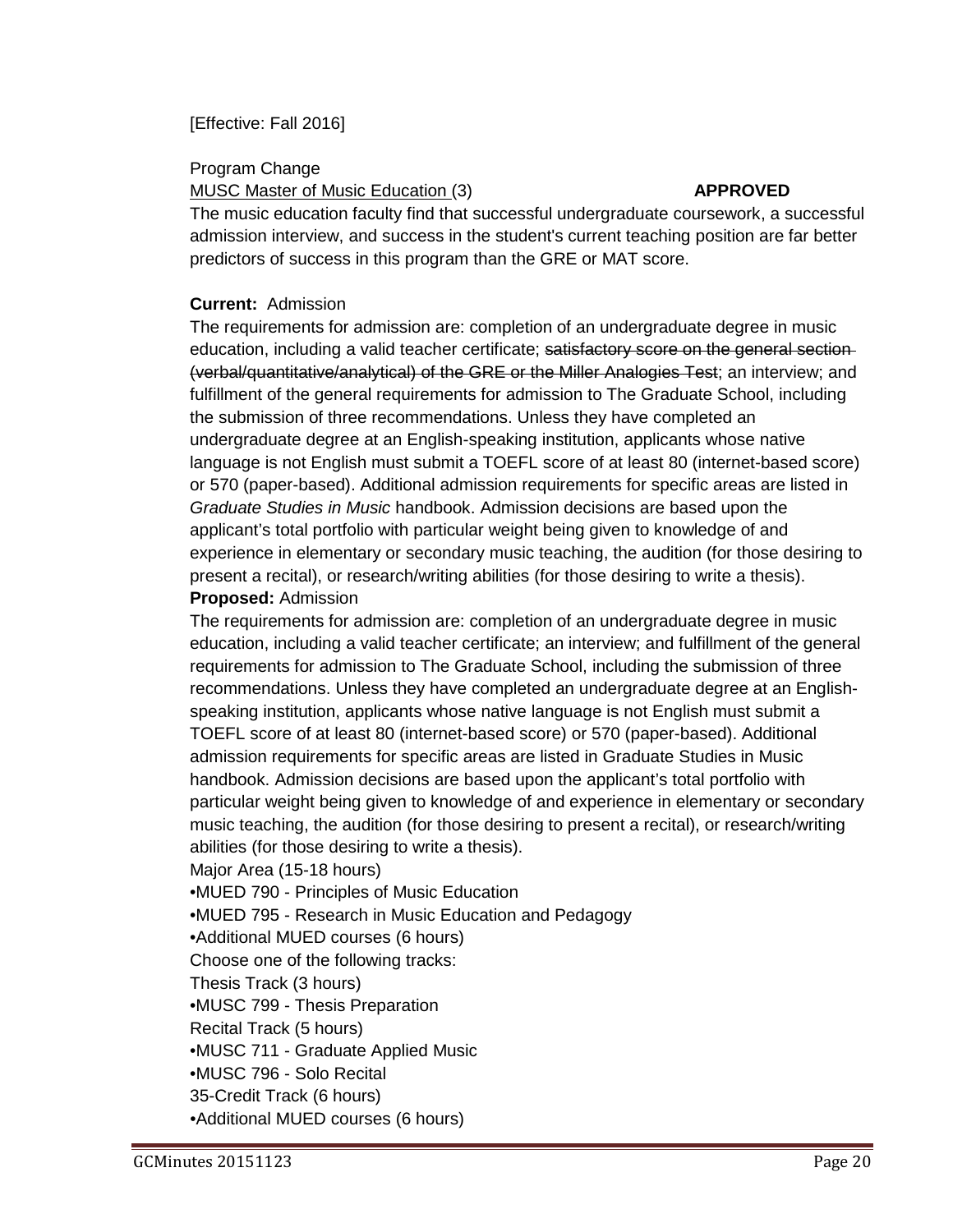Other Program Requirements: Other Studies in Music (15-17 hours) •Advisor-approved Music Theory (3 hours) •Advisor-approved Music History (3 hours) •MUSC 734 - Ensemble •Other 500 or 700-level courses in music [Effective: Fall 2016]

Program Change

The music education faculty find that successful undergraduate coursework, a successful admission interview, and success in the student's current teaching position are far better predictors of success in this program than the GRE or MAT score. Music Education, MAT (P-12) Certification (45) **APPROVED**

## **Current:**

Music Education, MAT (P-12) Program/Major Requirements (45) Core Courses Required

- EDPY 705 Human Growth and Development (3 hours)
- EDFI 749 The School in Modern Society (3 hours)
- EDRM 723 Classroom Assessment Methods (3 hours)
- Advisor-approved 500 or 700 level course in Music History (3 hours)
- Advisor-approved 500 or 700 level course in Music Theory (3 hours)
- MUED 731 Teaching Internship in Music (12 hours)
- MUED 732 Music Teaching Internship Seminar (3 hours)

## **Proposed**:

Program/Major Requirements (45)

- EDPY 705 Human Growth and Development (3 hours)
- One course from EDRD 500 Content Area Literacy (k-12), EDEX 581 Teaching Reading in the Content Area to Adolescents with Reading Disabilities, EDRD 732 - Teaching Reading and Writing in the Content Areas (3 hours)
- EDRM 723 Classroom Assessment Methods (3 hours)
- Advisor-approved 500 or 700 level course in Music History (3 hours)
- Advisor-approved 500 or 700 level course in Music Theory (3 hours)
- MUED 731 Teaching Internship in Music (12 hours)
- MUED 732 Music Teaching Internship Seminar (3 hours) Justification:

This change is being made to comply with the requirements of the SC Read to Succeed Act which requires K-12 programs to have 3 credit hours in content area literacy. [Effective: Fall 2016]

## New Course Proposal

## POLI 751 Policy Analysis I (3) **APPROVED**

Policy analysis is an increasingly valued skill for students interested in working in the public, private or non-profit sectors. We have taught this course on an experimental basis in Fall of 2015 and it has proven to be very popular with MPA and PhD students (in political science and other departments). It is also a course that will serve as one of the three courses required for a policy analysis and program evaluation concentration in the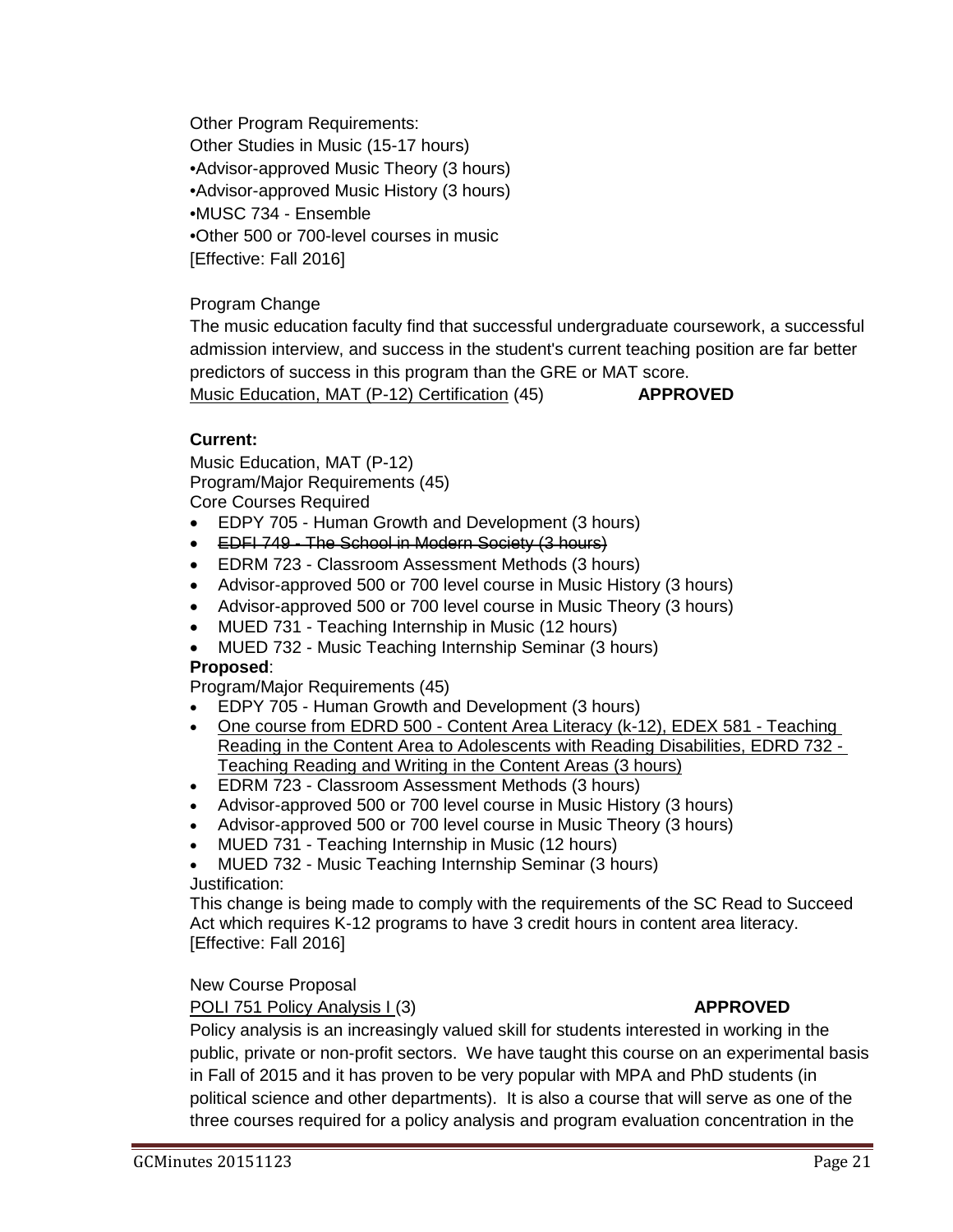MPA program that we will propose in the coming months. [Effective: Spring 2016]

Program change

The Experimental Program has added a new course entitled Experimental Design (PSYC 702E). This course must be listed as a class which can be taken for credit as part of the module requirements.

PSYC Experimental Psychology, Ph.D. (60) **APPROVED**

**Current:** Major requirements: Course work includes 9 credit hours of research methods and quantitative courses, 12 hours of PSYC 702A, PSYC 702B, PSYC 702C, and PSYC 702D or PSYC 703A, PSYC 703B, PSYC 703C, and PSYC 703D, 2 hours of ethics courses, and a minimum of 25 hours of approved elective and complementary courses. At least 6 hours of the complementary course work must be taught by someone other than the student's major professor. With the approval of their advisory committee, students may take one course from PHPH 752B, PHPH 752B, PHPH 752C, PHPH 752D, PHPH 752E, PHPH 752F, or PHPH 752G, instead of one of the courses from PSYC 702A, B, C, and D or PSYC 703A, B, C, and D. Approval of elective and complementary courses is by the student's advisory committee.

**Proposed:** Major requirements: Course work includes 9 credit hours of research methods and quantitative courses, 12 hours of PSYC 702A, PSYC 702B, PSYC 702C, PSYC 702D and 702E or PSYC 703A, PSYC 703B, PSYC 703C, and PSYC 703D, 2 hours of ethics courses, and a minimum of 25 hours of approved elective and complementary courses. At least 6 hours of the complementary course work must be taught by someone other than the student's major professor. With the approval of their advisory committee, students may take one course from PHPH 752B, PHPH 752B, PHPH 752C, PHPH 752D, PHPH 752E, PHPH 752F, or PHPH 752G, instead of one of the courses from PSYC 702A, B, C, and D or PSYC 703A, B, C, and D. Approval of elective and complementary courses is by the student's advisory committee. [Effective: Fall 2016]

## Program change

As a result of the Clinical-Community Ph.D. Program's site visit by the American Psychological Association, we have re-structured our practicum requirements to mandate that all of the 12 hours of practicum must be clinically focused (PSYC 782, PSYC 830, PSYC 827, PSYC 835) and we will offer the community practicum courses as electives. The new PSYC 760 Ethics course is offered for three credits, not four as was previously listed in the bulletin. The course descriptions should match the course titles listed in the Grad School bulletin. Changes under the heading "Other Program Requirements" are intended to reflect current practice; the specialty comprehensive exam is no longer a requirement. All other material relating to program description and requirements remains unchanged.

PSYC Clinical-Community Psychology Ph.D. (81) **APPROVED**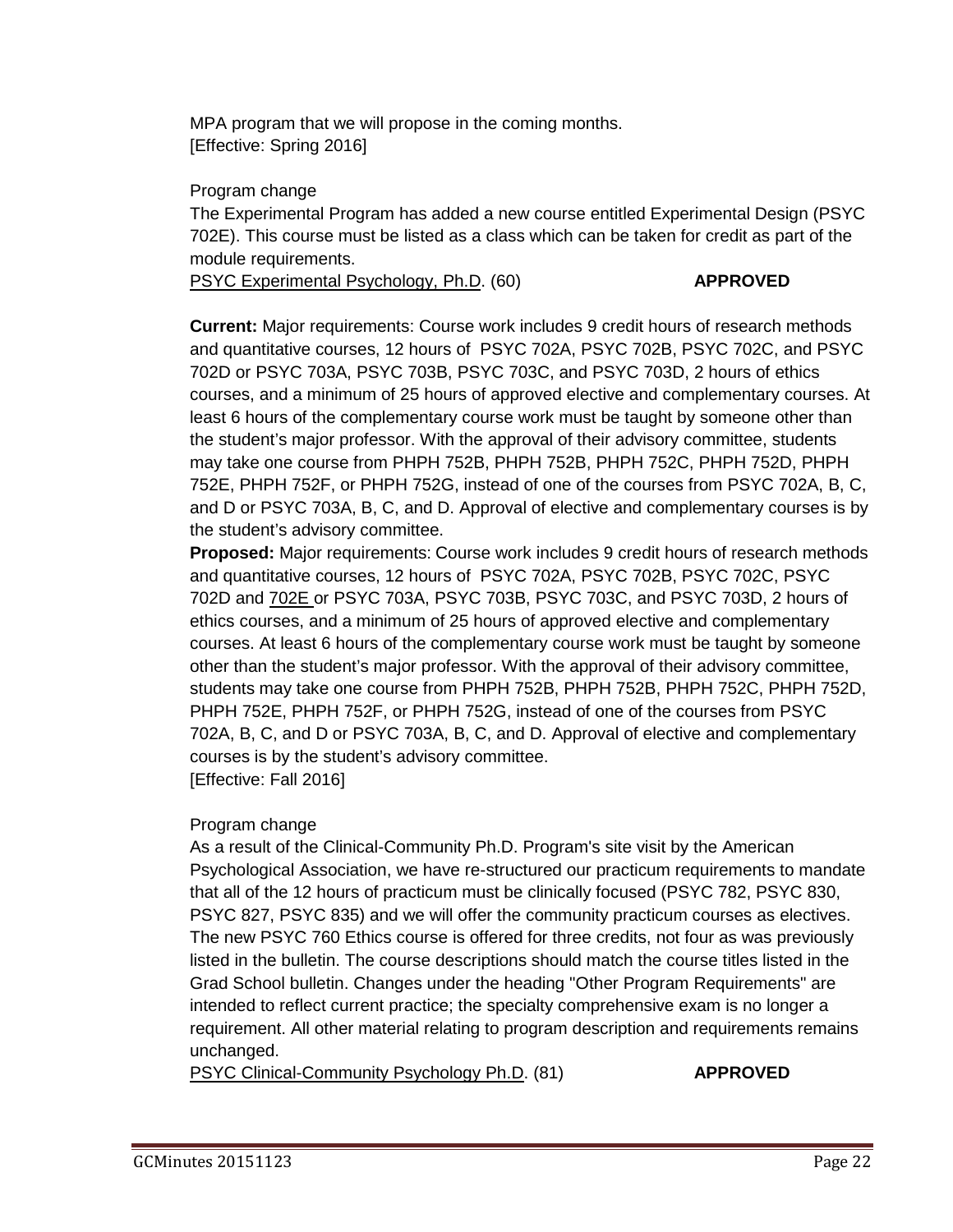**Current:** Major requirements: Core Psychology Courses (19hours)

•Quantitative methods and research design PSYC 709, 710: 6 hours

•Psychometrics and psychological testing PSYC 761: 3 hours

•Biological bases of behavior PSYC 702A: 2 hours

•Learning PSYC 702D or cognitive bases of behavior PSYC 702B: 2 hours

•Social bases of behavior PSYC 770 : 3 hours

•Foundations in Developmental Psychology PSYC 820: 3 hours

Research Courses (23 hours)

•Research methods course PSYC 772: 3 hours

•Individual research apprenticeship first year PSYC 773: 2 hours

•Thesis preparation second year PSYC 799: 6 hours

•Doctoral Research and Dissertation Preparation PSYC 899: 12 hours

Specialty Content Courses (18 hours)

•Psychological interventions PSYC 725: 3 hours

•Lifespan psychopathology and resilience: 3 hours Foundations of community psychology PSYC 726: 3 hours

•Foundations of community psychology PSYC 727: 3 hours

•Seminar in community psychology PSYC 742 PSYC 745 PSYC 777 PSYC 783 PSYC 845: 3 hours

•Ethics and issues in clinical-community psychology: 4 hours

•Social inequality and psychology PSYC 749: 3 hours

Practicum courses (12 hours)

•Intervention practica, 2 of 3 series, PSYC 782/830, PSYC 827/835, PSYC 829,839 : 12 hours

Other requirements: The Ph.D. degree in clinical-community psychology also requires successful completion of qualifying requirements (masters thesis and masters oral), a general comprehensive examination (comprehensive paper), a specialty comprehensive examination (either in clinical or community), an oral comprehensive examination, and a predoctoral research internship.

Also required are an approved Ph.D. dissertation, and a one- year, predoctoral, full-time internship. Most students obtain an APA-approved (or approval-seeking) internship. Students have the option of declaring a concentration in Quantitative Methods in Psychology.

**Proposed:** Major requirements: Core Psychology Courses (19hours)

•Basic Quantitative Methods in the Analysis of Behavioral Data PSYC 709, 710: 6 hours •Psychological Assessment I PSYC 761: 3 hours

•Basics of Neuroscience PSYC 702A: 2 hours

•Basics of Learning and Motivation PSYC 702D or Basics of Cognitive Psychology PSYC 702B: 2 hours

•Survey of Social Psychology PSYC 770: 3 hours

•Seminar in Developmental Psychology PSYC 820: 3 hours

Research Courses (23 hours)

•Research methods course PSYC 772: 3 hours

•Individual research apprenticeship first year PSYC 773: 2 hours

•Thesis preparation second year PSYC 799: 6 hours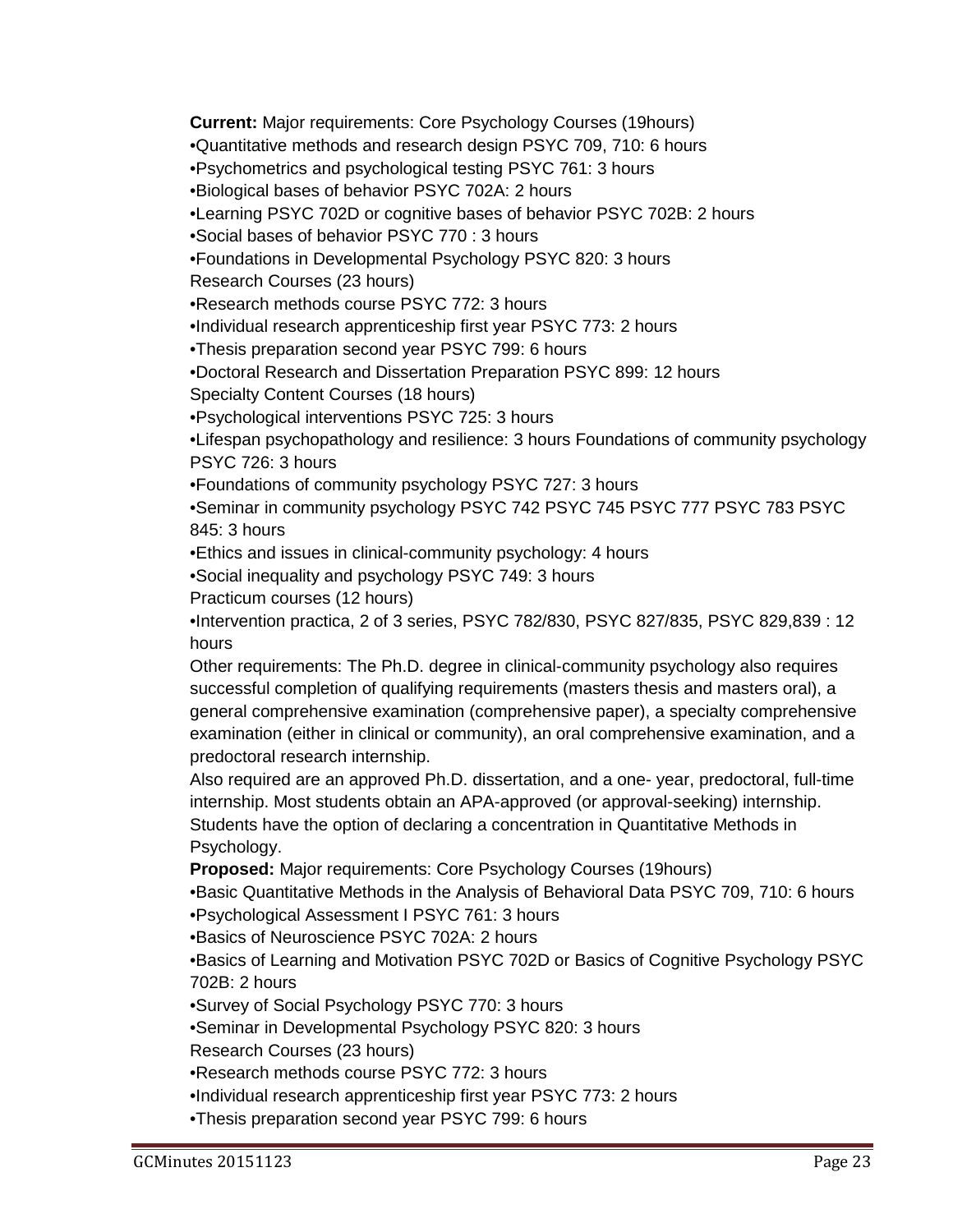•Doctoral Research and Dissertation Preparation PSYC 899: 12 hours Specialty Content Courses (18 hours)

•Psychological interventions PSYC 725: 3 hours

•Lifespan psychopathology and resilience: 3 hours Foundations of community psychology PSYC 726: 3 hours

•Foundations of community psychology PSYC 727: 3 hours

•Seminar in community psychology PSYC 742 PSYC 745 PSYC 777 PSYC 783 PSYC 845:3 hours

•Ethics and issues in clinical-community psychology: PSYC 760 3 hours

•Social inequality and psychology PSYC 749 : 3 hours

Practicum courses (12 hours)

•Intervention practica, 1 or 2 of 2 series, PSYC 782/830, PSYC 827/835, 12 hours Other requirements: The Ph.D. degree in clinical-community psychology also requires successful completion of qualifying requirements (masters thesis and masters oral), a general comprehensive examination (comprehensive paper), an oral comprehensive examination, and a predoctoral research internship.

Also required are an approved Ph.D. dissertation, and a one- year, predoctoral, full-time internship. Most students obtain an APA-approved (or approval-seeking) internship. Students have the option of declaring a concentration in Quantitative Methods in Psychology.

[Effective: Fall 2016]

Program change

The Experimental Program has added a new course entitled Experimental Design (PSYC 702E). This course must be listed as a class which can be taken for credit as part of the module requirements.

PSYC Experimental Psychology, Ph.D. (60) **APPROVED**

**Current:** Major requirements: Course work includes 9 credit hours of research methods and quantitative courses, 12 hours of PSYC 702A, PSYC 702B, PSYC 702C, and PSYC 702D or PSYC 703A, PSYC 703B, PSYC 703C, and PSYC 703D, 2 hours of ethics courses, and a minimum of 25 hours of approved elective and complementary courses. At least 6 hours of the complementary course work must be taught by someone other than the student's major professor. With the approval of their advisory committee, students may take one course from PHPH 752B, PHPH 752B, PHPH 752C, PHPH 752D, PHPH 752E, PHPH 752F, or PHPH 752G, instead of one of the courses from PSYC 702A, B, C, and D or PSYC 703A, B, C, and D. Approval of elective and complementary courses is by the student's advisory committee.

**Proposed:** Major requirements: Course work includes 9 credit hours of research methods and quantitative courses, 12 hours of PSYC 702A, PSYC 702B, PSYC 702C, PSYC 702D and 702E or PSYC 703A, PSYC 703B, PSYC 703C, and PSYC 703D, 2 hours of ethics courses, and a minimum of 25 hours of approved elective and complementary courses. At least 6 hours of the complementary course work must be taught by someone other than the student's major professor. With the approval of their advisory committee, students may take one course from PHPH 752B, PHPH 752B, PHPH 752C, PHPH 752D,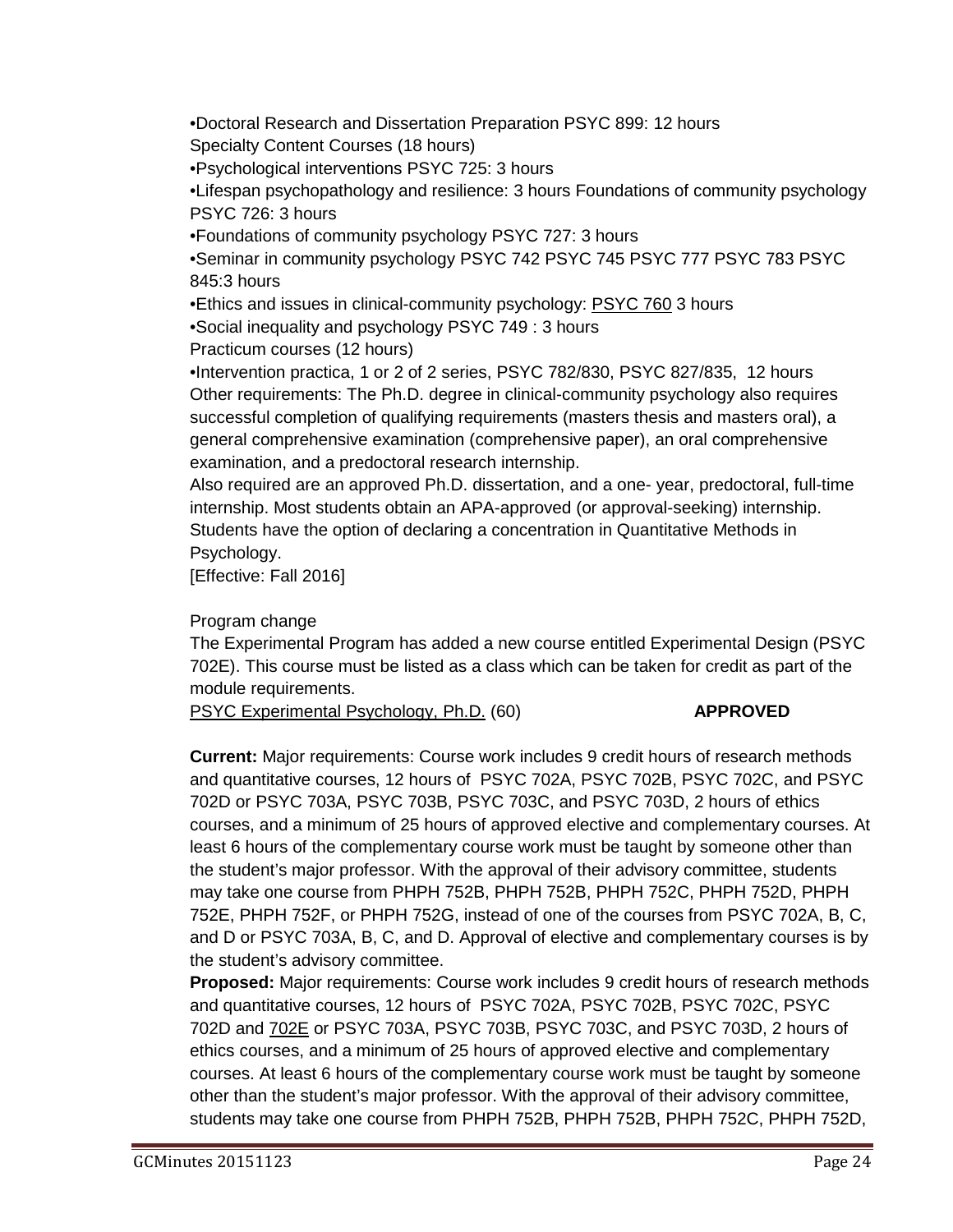PHPH 752E, PHPH 752F, or PHPH 752G, instead of one of the courses from PSYC 702A, B, C, and D or PSYC 703A, B, C, and D. Approval of elective and complementary courses is by the student's advisory committee. [Effective: Fall 2016]

Course Change Proposal

Title and bulletin change. A request has been made to change the name of PSYC 749 from "Social Inequality and Psychology" to "Principles of Human Diversity". This modification reflects the merging of the introductory diversity courses from the School Psychology and Clinical Community Psychology Ph.D. Programs. The course objectives, while similar, will include relevant training information for students in both programs. PSYC 749 Social Inequality and Psychology (3) **APPROVED**

**Current:** PSYC 749 Social Inequality and Psychology. Fundamental, conceptual and empirical knowledge regarding dimensions of diversity, social inequality and the application of this knowledge to psychological research, teaching and practice. **Proposed:** PSYC 749 Principles of Human Diversity. Fundamental, conceptual and empirical knowledge regarding dimensions of diversity, social inequality and the application of this knowledge to psychological research, teaching and practice. [Effective: Fall 2016]

Course Change Proposal

The Sociology Department is renumbering its graduate courses to achieve thematic consistency with substantive and methodological areas. SOCY 701 Scientific Methods and Sociological Inquiry (3) **APPROVED**

**Current:** SOCY 701 Scientific Methods and Sociological Inquiry (3) **Proposed:** SOCY 700 Scientific Methods and Sociological Inquiry (3) [Effective: Fall 2016]

Course Change Proposal The Sociology Department is renumbering its graduate courses to achieve thematic consistency with substantive and methodological areas. SOCY 702 Sociology Proseminar (1) **APPROVED** 

**Current:** SOCY 702 Sociology Proseminar (1) **Proposed:** SOCY 780 Sociology Proseminar (1) [Effective: Fall 2016]

**Course Change Proposal** *APPROVED* Title and description change. The two prior theory courses 710 and 711 are now combined into one: 710. A separate proposal to delete SOCY 711 has been submitted. SOCY 710 Selected Scholars of Society and Social Behavior: Classical (3)

**Current:** Selected Scholars of Society and Social Behavior: Classical. Survey of theoretical and empirical works of sociological scholars prior to about 1920.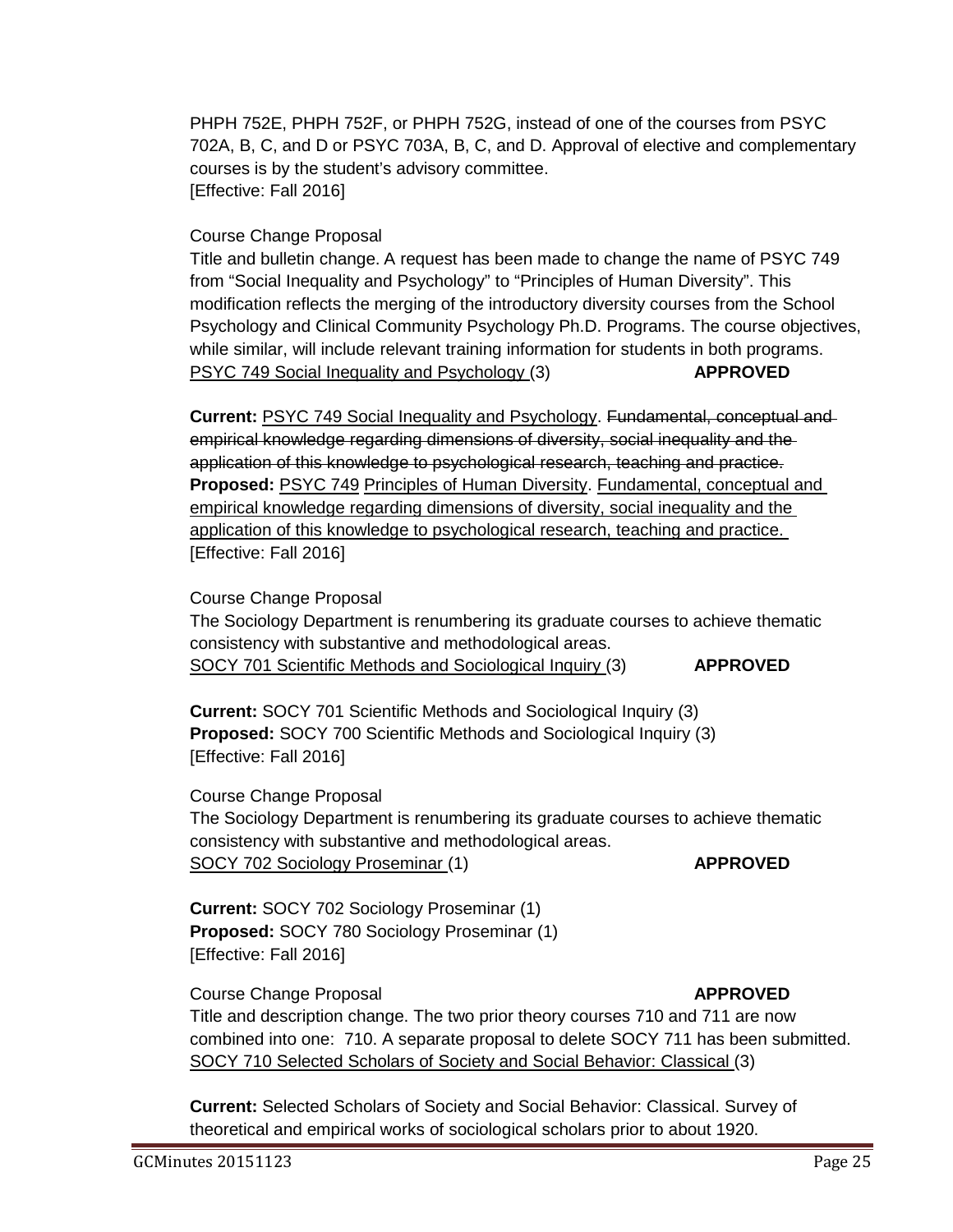**Proposed:** Theoretical Foundations of Sociology. Survey of theoretical and empirical works of sociological scholars. [Effective: Fall 2016]

Course Change Proposal **APPROVED** Course is no longer taught. Content is covered in other theory courses. SOCY 711 Selected Scholars of Society and Social Behavior: Contemporary (3) Terminate Course. [Effective: Fall 2016]

Course Change Proposal As the Sociology graduate curriculum has evolved in recent years, the topics covered in this course are now covered in other courses, notably Theory Construction (proposed new numbering is SOCY 711) and SOCY 701 (proposed new numbering is SOCY 700). SOCY 712 Concept Formation (3) **APPROVED** Terminate Course. [Effective: Fall 2016]

Course Change Proposal Change course number. The Sociology Department is renumbering its graduate courses to achieve thematic consistency with substantive and methodological areas. SOCY 713 Theory Construction (3) **APPROVED** 

**Current:** SOCY 713 Theory Construction (3) **Proposed:** SOCY 711 Theory Construction (3) [Effective: Fall 2016]

Course Change Proposal

Change credit hours from variable to fixed and change title. Clarification of title by removing term "Critical." "Critical" is unnecessary and potentially confusing. SOCY 720 has never been variable credit. The course is a fixed 3-credit course and is intended to remain so. The variable credit in the autofill is a malfunction of the form. SOCY 720 Critical Survey of Research Methods (1-3) **APPROVED**

**Current:** SOCY 720 Critical Survey of Research Methods (1-3) **Proposed:** SOCY 720 Survey of Research Methods (3) [Effective: Fall 2016]

Course Change Proposal Change course number. The Sociology Department is renumbering its graduate courses to achieve thematic consistency with substantive and methodological areas. SOCY 721 Topics in Scaling and Measurement Methods (3) **APPROVED**

**Current:** SOCY 721 Topics in Scaling and Measurement Methods **Proposed:** SOCY 733 Topics in Scaling and Measurement Methods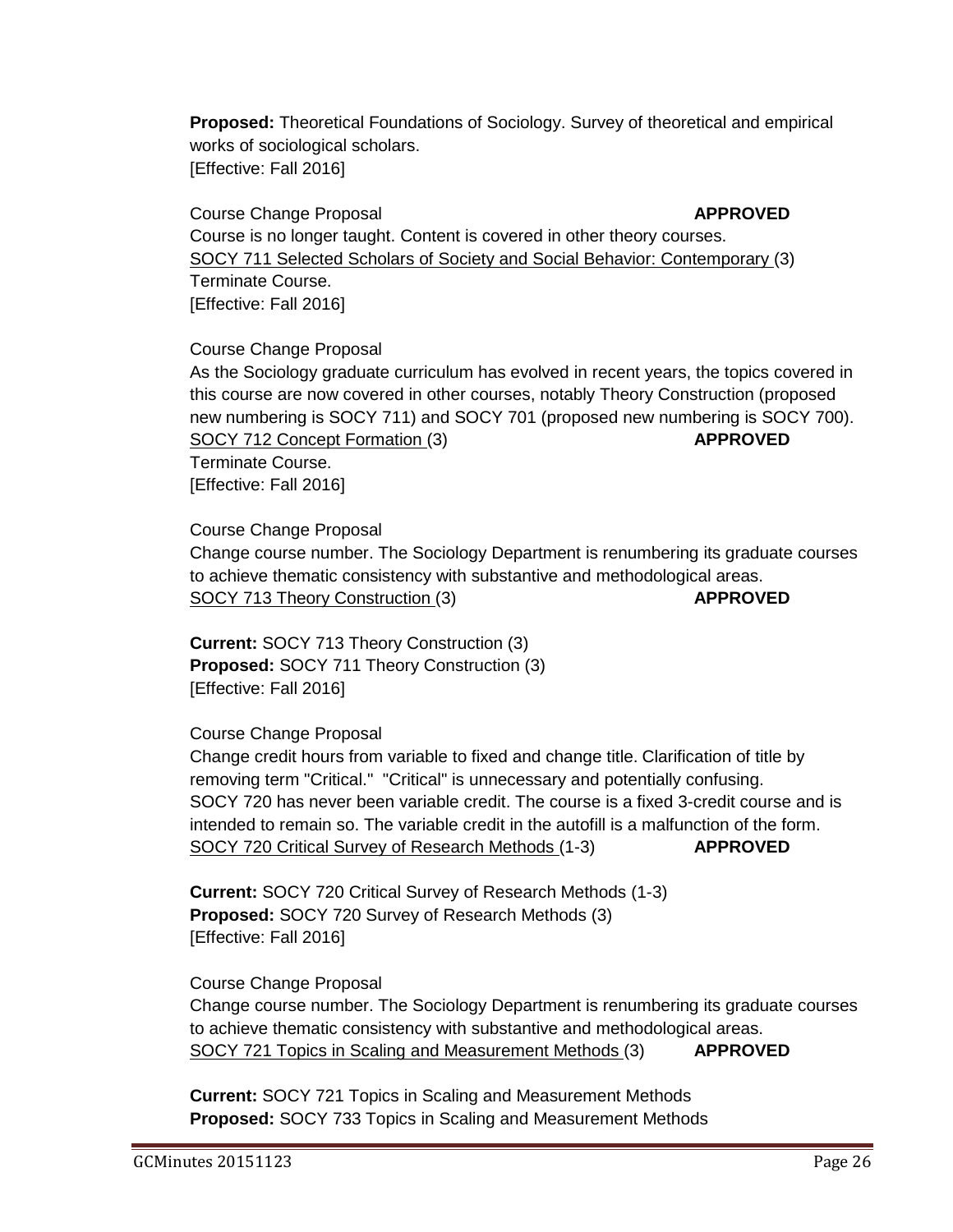[Effective: Fall 2016]

New Course Proposal SOCY 734 Experimental Methods in Sociology (3) **APPROVED** Purposes, design and implementation of laboratory experiments in sociology. [Effective: Fall 2016]

**Course Change Proposal** *APPROVED* Change course number, title and description and add a prerequisite. SOCY 739 Selected Topics in the Quantitative Analysis of Sociological Data (3)

**Current:** SOCY 739 Selected Topics in the Quantitative Analysis of Sociological Data (3) **Proposed:** SOCY 731 Topics in the Quantitative Analysis of Sociological Data (3) Recursive and non-recursive modelling, multiple regression using longitudinal data, event history analysis. [Prerequisite: SOCY 701] [Effective: Fall 2016]

New Course Proposal SOCY 746 Sociology of the Family (3) **APPROVED** Sociological theories of the family and social change. [Effective: Fall 2016]

Course Change Proposal Change credit hours from variable to fixed, correct name of title and change prerequisite number.

SOCY 749 Selected Topics in Demography (3) **APPROVED**

**Current:** SOCY 749 Selected Methodological Topics in Demography (1-3) **Proposed:** SOCY 749 Selected Topics in Demography (3) [Prerequisite: SOCY 700] [Effective: Fall 2016]

Course Change Proposal Change course number. The Sociology Department is renumbering its graduate courses to achieve thematic consistency with substantive and methodological areas. SOCY 751 Topics in the Analysis of Social Networks (3) **APPROVED**

**Current:** SOCY 751 Topics in the Analysis of Social Networks (3) **Proposed:** SOCY 732 Topics in the Analysis of Social Networks (3) [Effective: Fall 2016]

Course Change Proposal Change course number. The Sociology Department is renumbering its graduate courses to achieve thematic consistency with substantive and methodological areas. SOCY 760 Contemporary Group Processes (3) **APPROVED**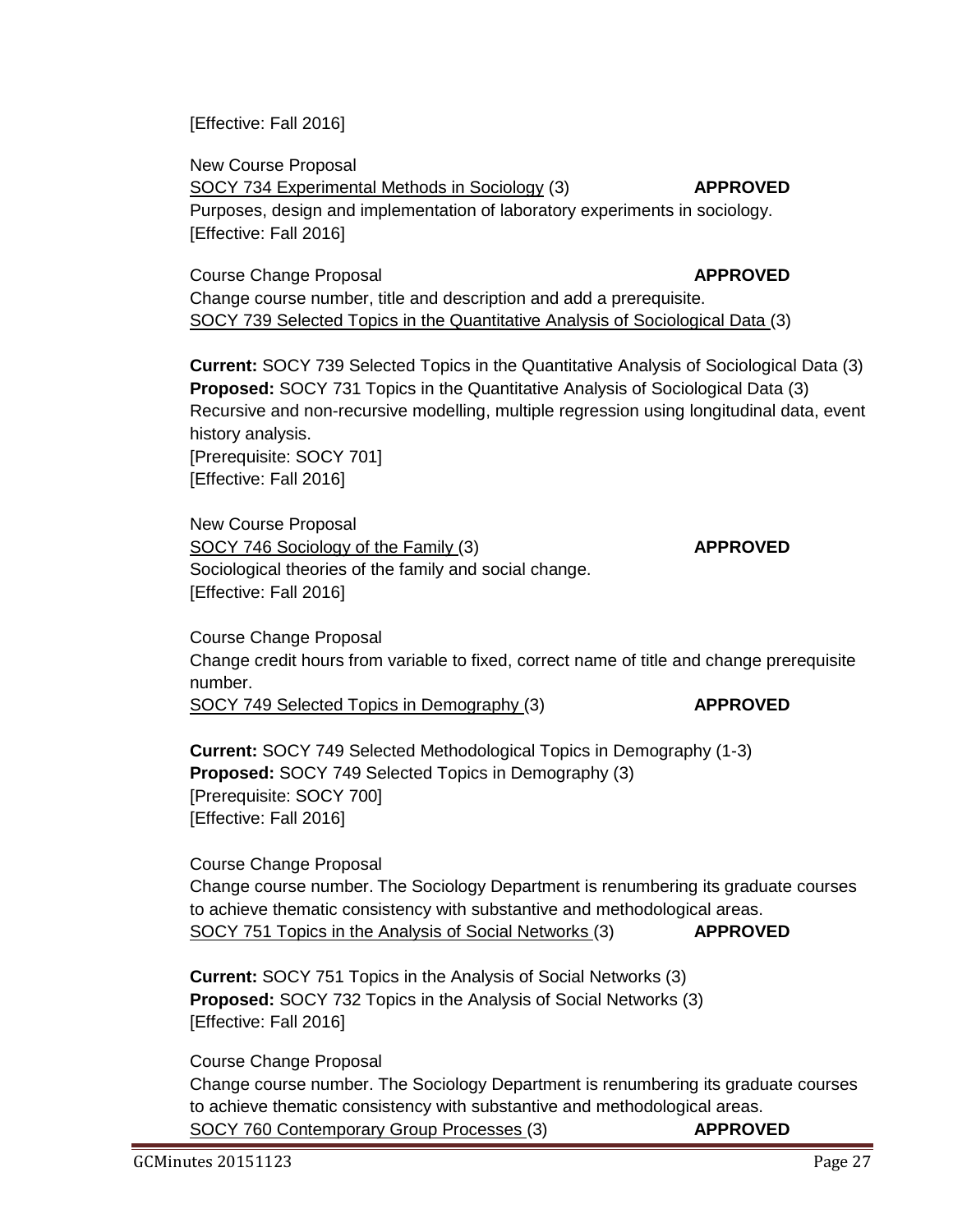**Current:** SOCY 760 Contemporary Group Processes (3) **Proposed:** SOCY 765 Contemporary Group Processes (3) [Effective: Fall 2016] Course Change Proposal Terminate Course. This course was developed by, and taught solely by, a faculty member who is no longer at USC. If it is requested, it can be taught as a "Topics" course. SOCY 761 Network Exchange Theory (3) **APPROVED** [Effective: Fall 2016] Course Change Proposal Terminate course and cross-list with HIST 764. SOCY 764 History of American Women (3) **APPROVED** Terminate Course. [Effective: Spring 2016] Course Change Proposal Terminate Course. This course has rarely been taught and if necessary, be taught as a "Topics" course. SOCY 766 The Social Psychology of Race (3) **APPROVED** [Effective: Fall 2016] Course Change Proposal Change course number and prerequisite number. SOCY 770 Teaching Sociology (1-3) **APPROVED Current:** SOCY 770 Teaching Sociology (1-3) **Proposed:** SOCY 781 Teaching Sociology (1-3) [Prerequisite: SOCY 700] [Effective: Fall 2016 Course Change Proposal Terminate Course. This course is a specialty area for one faculty member, not central to a Sociology graduate curriculum. It will be taught as necessary, as a "Topics" course. SOCY 777 Evolution, Altruism, and Morality (3) **APPROVED** Terminate Course. [Effective: Fall 2016] Course Change Proposal Terminate Course. This course is a specialty area for one faculty member, not central to a Sociology graduate curriculum. It will be taught as necessary, as a "Topics" course. SOCY 796 Research Apprenticeship (3) **APPROVED** Terminate Course. [Effective: Fall 2016]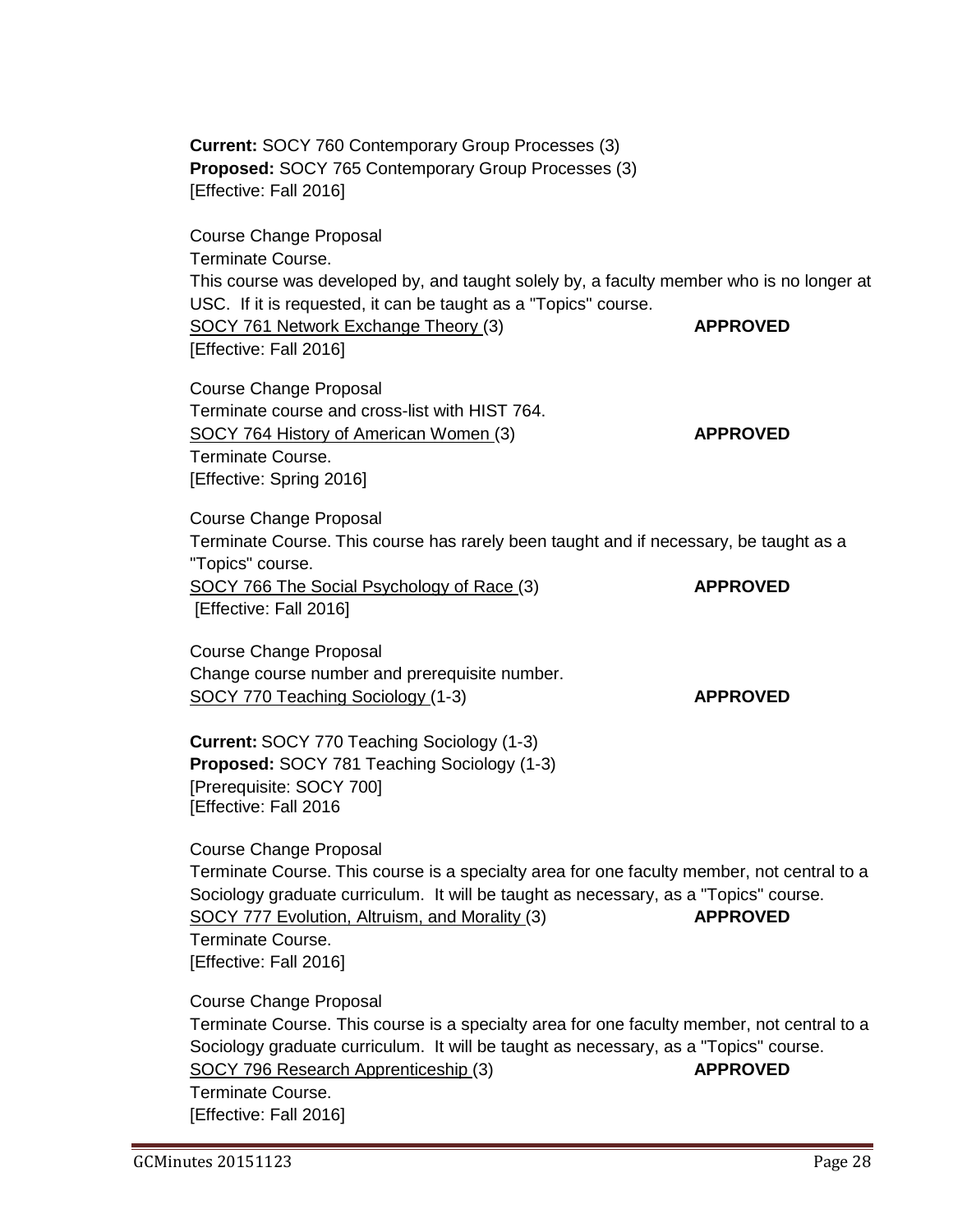## Course Change Proposal

Terminate Course. The demography faculty in the Department of Sociology have changed in the past two decades. This course was originally taught by a faculty member who left the department many years ago. The current faculty reframe demography considerably. This is not a useful course in the current graduate curriculum.

SOCY 814 Theories of Population Dynamics (3) **APPROVED**

Terminate Course.

[Effective: Fall 2016]

## Course Change Proposal

Terminate Course. The demography faculty in the Department of Sociology have changed in the past two decades. This course was originally taught by a faculty member who left the department many years ago. The current faculty reframe demography considerably. This is not a useful course in the current graduate curriculum.

SOCY 841 Advanced Demographic Analysis (3) **APPROVED**

Terminate Course. [Effective: Fall 2016]

## Program change

THDC MAT in Theatre (45) **APPROVED**

The State of South Carolina passed a new piece of education legislation called Read to Succeed. In order to better align with these new regulations, the College of Education has made changes to a few course titles to avoid confusion going forward. It is changing EDRD 730 to EDRD 732. The program change suggested here reflects those changes by the College of Education.

**Current:** The M.A.T. degree requires 45 semester hours of graduate-level course work, with 6-15 credits in professional education, 15-24 credits in the teaching content area, and 15 hours in internship and seminar. Eligibility for admission is limited to those persons seeking initial teacher certification. Candidates must complete additional course work in professional education and/or their teaching content area at the undergraduate and graduate levels as necessary.

**Proposed:** The M.A.T. degree requires 45 semester hours of graduate-level course work, with 6-15 credits in professional education, 15-24 credits in the teaching content area, and 15 hours in internship and seminar. To meet SC Read to Succeed requirements, students completing the MAT in Theatre must include in their program of study: EDRD 732- Teaching Reading in the Content Areas. Eligibility for admission is limited to those persons seeking initial teacher certification. Candidates must complete additional course work in professional education and/or their teaching content area at the undergraduate and graduate levels as necessary. (Letter of concurrence received.) [Effective: Fall 2016]

Program change ZZBA Professional MBA Program (48) **APPROVED**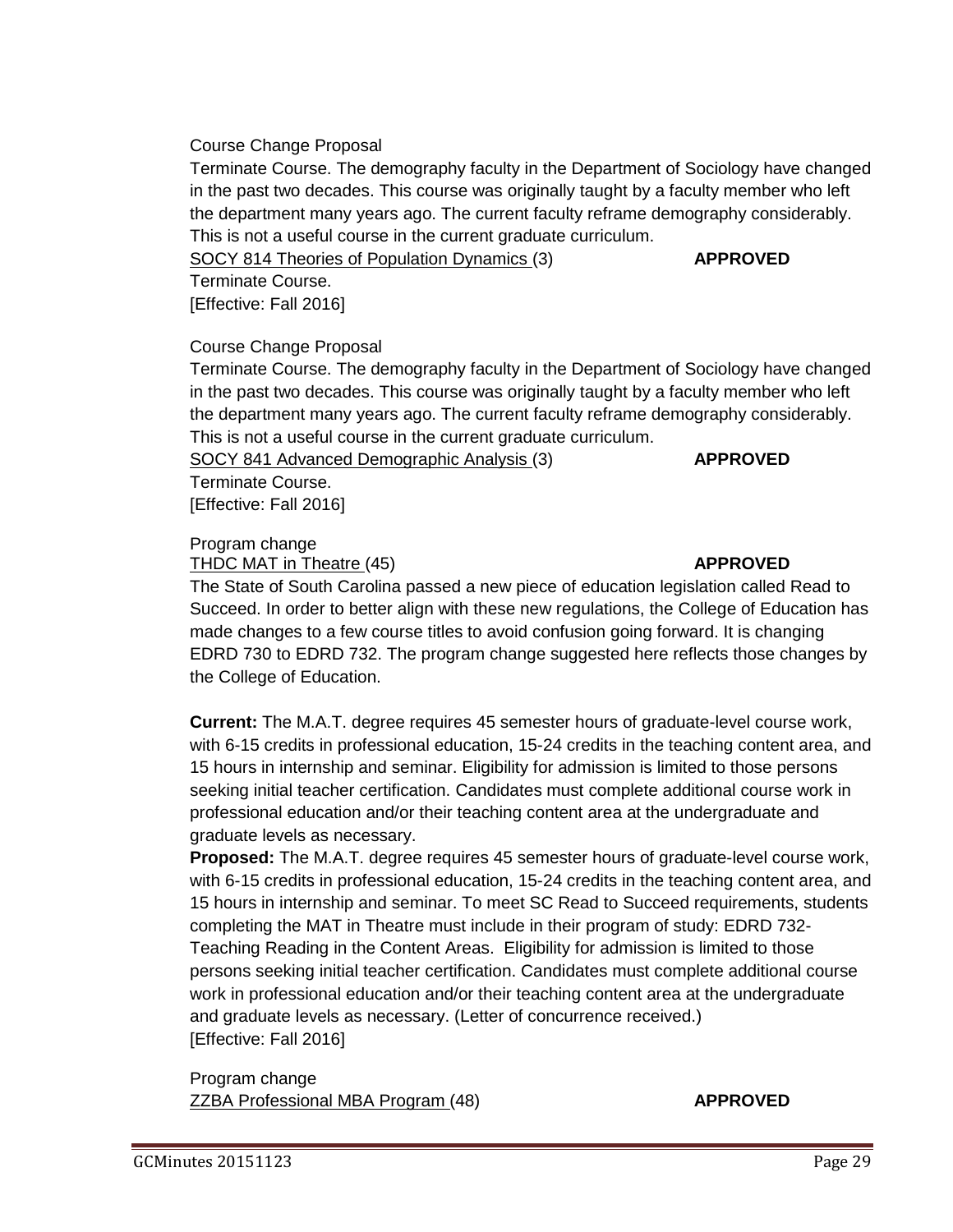**Current:** Degree Requirements (48 Hours)

The degree requirements include the following courses in the Moore School of Business: Course Work

•ACCT 728 - Financial Accounting

•ACCT 729 - Managerial Accounting

•MGSC 711 - Quantitative Methods in Business

•ECON 720 - Managerial Economics

•FINA 760 - Financial Policies

•MBAD 702 - Strategic Management

•MGMT 770 - Competing through People

•MGSC 791 - Operations Management

•MGSC 796 - Information Systems

•MKTG 701 - Marketing Management

Elective courses in the Moore School of Business (18 Hours)

These electives are chosen from a number of approved elective offerings of the Moore School of Business.

To complete the international business concentration, students are required to take four of their six electives in international business. One of these electives must be IBUS 750, an offshore learning experience.

**Proposed:** Degree Requirements (48 Hours)

The degree requirements include the following courses in the Moore School of Business: Course Work

•ACCT 728 - Financial Accounting

•ACCT 729 - Managerial Accounting

•MGSC 711 - Quantitative Methods in Business

•ECON 720 - Managerial Economics

•FINA 760 - Financial Policies

•MBAD 702 - Strategic Management

•MGMT 770 - Competing through People

•MGSC 791 - Operations Management

•MGSC 796 - Information Systems

•MKTG 701 - Marketing Management

Elective courses in the Moore School of Business (1821 Hours)

These electives are chosen from a number of approved elective offerings of the Moore School of Business.

To complete the international business concentration, students are required to take four of their seven electives in international business. One of these electives must be IBUS 750, an offshore learning experience.

[Effective: Fall 2016]

New Concentration

ZZBA Marketing (12) **APPROVED**

Optional Concentration / Area of Emphasis / Distinction Requirements: The degree requirements include the following courses in the Moore School of Business: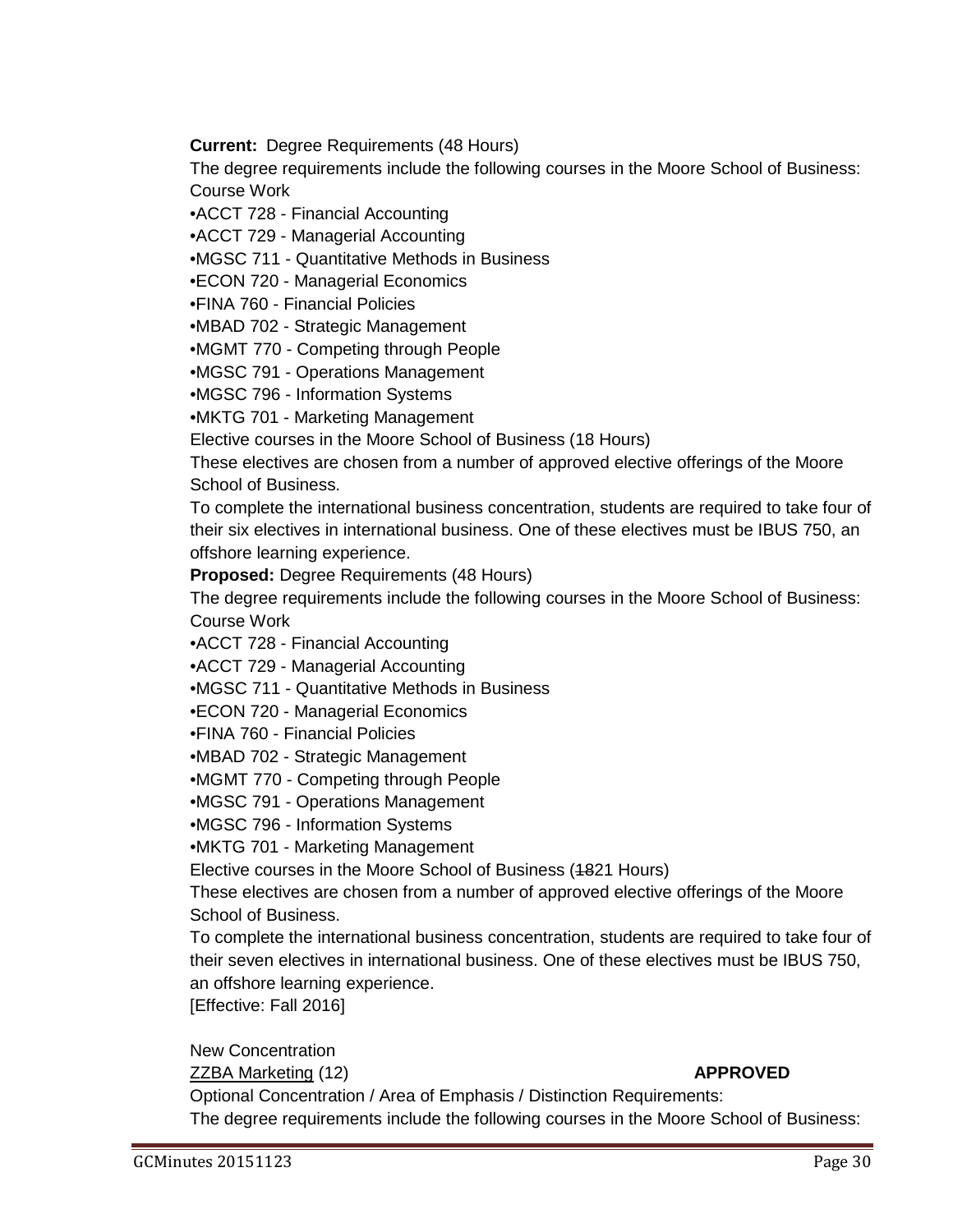Marketing managers must see customers, products and services as assets. The PMBA Marketing Concentration builds skills in marketing strategy, research and consumer behavior. Courses in customer relationship management/datamining and internet marketing are also offered.

Four electives may be selected from the following:

MKTG 702: Marketing Research

MKTG 704: Consumer Behavior

MKTG 705: Marketing Communications

MKTG 707: New Product and Brand Management

MKTG 715: Pricing Strategy and Analysis

MKTG 717: Marketing Spreadsheet Modeling

MKTG 708: Customer Relationship Management and Datamining

MKTG 712: Topics in Marketing Thought and Practice

[Effective: Fall 2016]

Program change

ZZBA Business Analytics Certificate (12) **APPROVED**

**Current**: This certificate is designed to complement graduate degree programs offered within the Darla Moore School of Business. It is designed to enhance the career opportunities of students by providing critical skills related to business analytics. Requirements for admission are the same as those for the Moore School MBA program. To obtain this graduate certificate, students must complete a 4-course sequence in Business Analytics, with a GPA of 3.0 or better in these four courses. There are three distinct channels through which this certificate can be delivered.

1. As an option for AMBA, IMBA and PMBA students. The certificate would appear on the graduate transcript of these students.

2. As a standalone (non-degree) option, for which students pay a per-course fee and take the four courses with the AMBAs/IMBAs/PMBAs. All four courses must be completed within a certain time period, e.g. 24 months.

The courses for this certificate were determined based on conversations with potential employers about critical business analytics skills, as well as an analysis of the curricula at the top 30 business analytics programs in the U.S. To obtain the certificate, students must take the following 3 courses:

•MGSC 891 - Data Resource Management

•MGSC 777 - Advanced Quantitative Methods in Business

•MKTG 708 - Customer Relationship Management and Data Mining

In addition, students must choose 1 of the following 4 courses:

•MKTG 717 - Marketing Spreadsheet Modeling

•MGSC 778 - Revenue Management

•CSCE 590 - Topics in Information Technology

•FINA 772 - Student-Managed Investments

Students may request that other courses be substituted for the courses listed above. All such requests must be approved by the Moore School Analytics Programs Committee 3. As an accelerated, customized executive education program

**Proposed:** To obtain this graduate certificate, students must complete a 4-course sequence in Business Analytics, with a GPA of 3.0 or better in these four courses. All students pursuing the BA certificate must apply for and be admitted to the BA certificate program. Note that this admissions process is separate from degree program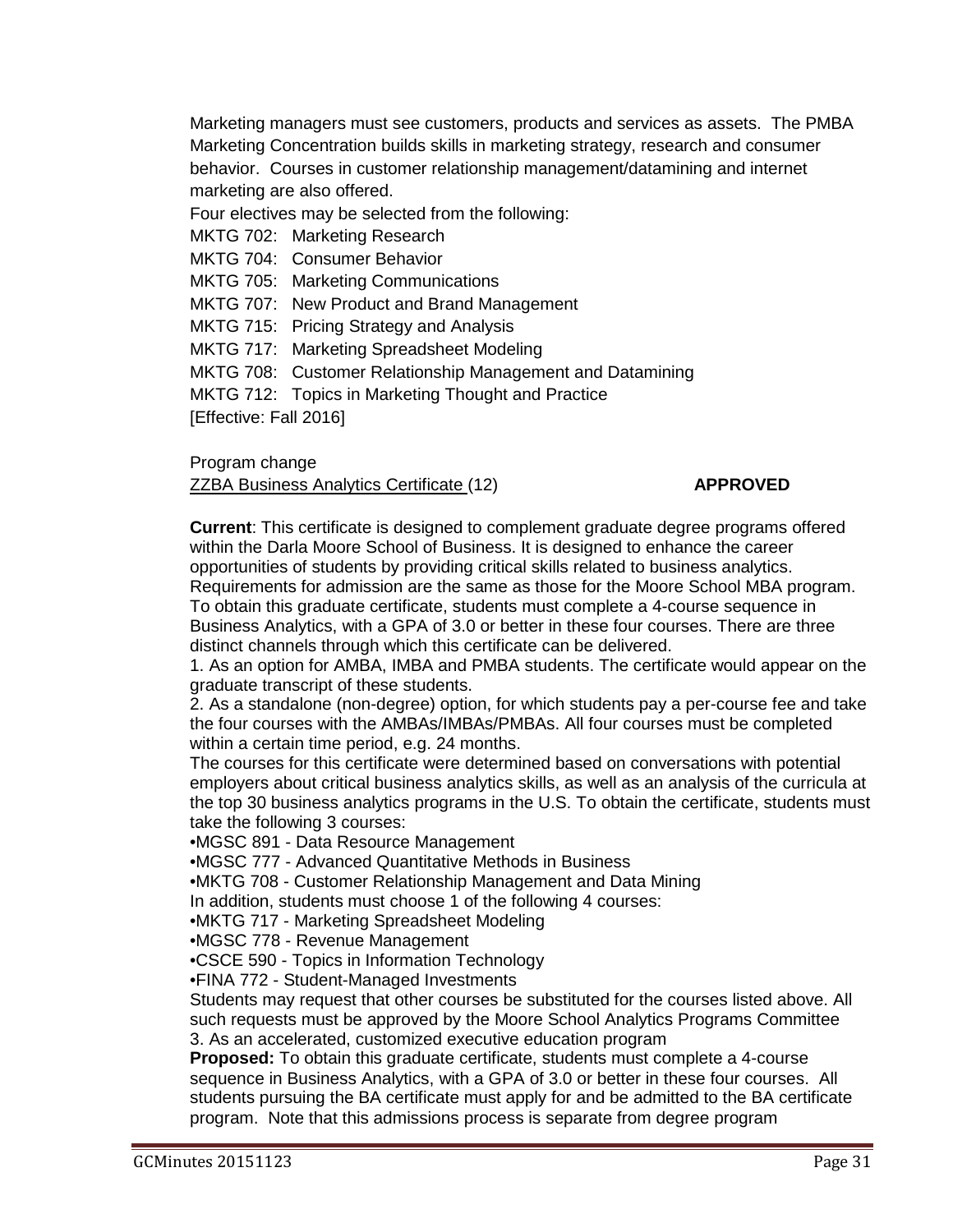admissions. There are three distinct channels through which this certificate can be delivered:

1. As an option for all DMSB graduate students. The certificate would appear on the graduate transcript of these students. Requirements for admission to the BA certificate program for these students are the same as those for the student's respective DMSB graduate program. These students must apply for the certificate prior to completing 24 hours of coursework in their graduate program.

2. As a standalone (non-degree) option, for which students pay a per-course fee and take the four courses with the DMSB graduate students. Students can use the credits obtained from the BA certificate for a future DMSB graduate degree program as long as the completion of the degree is within four years of the completion of the certificate. Requirements for admission to the BA certificate program for these students are similar to those for the DMSB PMBA program.

3. As an accelerated, customized executive education program. Students can use the credits obtained from the BA certificate for a future DMSB graduate degree program as long as the completion of the degree is within four years of the completion of the certificate. Requirements for admission to the BA certificate program for these students are similar to those for the DMSB PMBA program.

The certificate includes the following courses in the Darla Moore School of Business:

MGSC 891 - Data Resource Management

MGSC 777 - Advanced Quantitative Methods in Business

MKTG 708 - Customer Relationship Management and Data Mining

In addition, students must choose 1 of the following 4 courses:

MKTG 717 - Marketing Spreadsheet Modeling

MGSC 778 - Revenue Management

CSCE 587 - Big Data Analytics

FINA 772 - Student Managed Investments

Students may request that other courses be substituted for the courses listed above. All such requests must be approved by the Moore School Analytics Programs Committee. Note: Students for this certificate are not eligible for federal financial aid. [Effective: Fall 2016]

Program Change

ZZED Curriculum and Instruction, Ed.D. Education (60) **APPROVED**

**Current:** College of Education Program (Ed.D. in Curriculum and Instruction)

Curriculum and Instruction, Ed.D.

Learning Outcomes College of Education

Department of Instruction and Teacher Education

Degree Requirements (60 Post Masters Hours)

>>>>>>>>>>>>>>>>>>>>>>>>>>>>>>>>>>>>>>>>>>

From: http://bulletin.sc.edu/preview\_entity.php?catoid=90&ent\_oid=2788

Instruction and Teacher Education|

Ph.D. Language/Research Tool Requirement

Programs

•Curriculum and Instruction, Ed.D.

•Early Childhood Education, M.Ed.

•Early Childhood Education, Ph.D.

•Language and Literacy, M.Ed.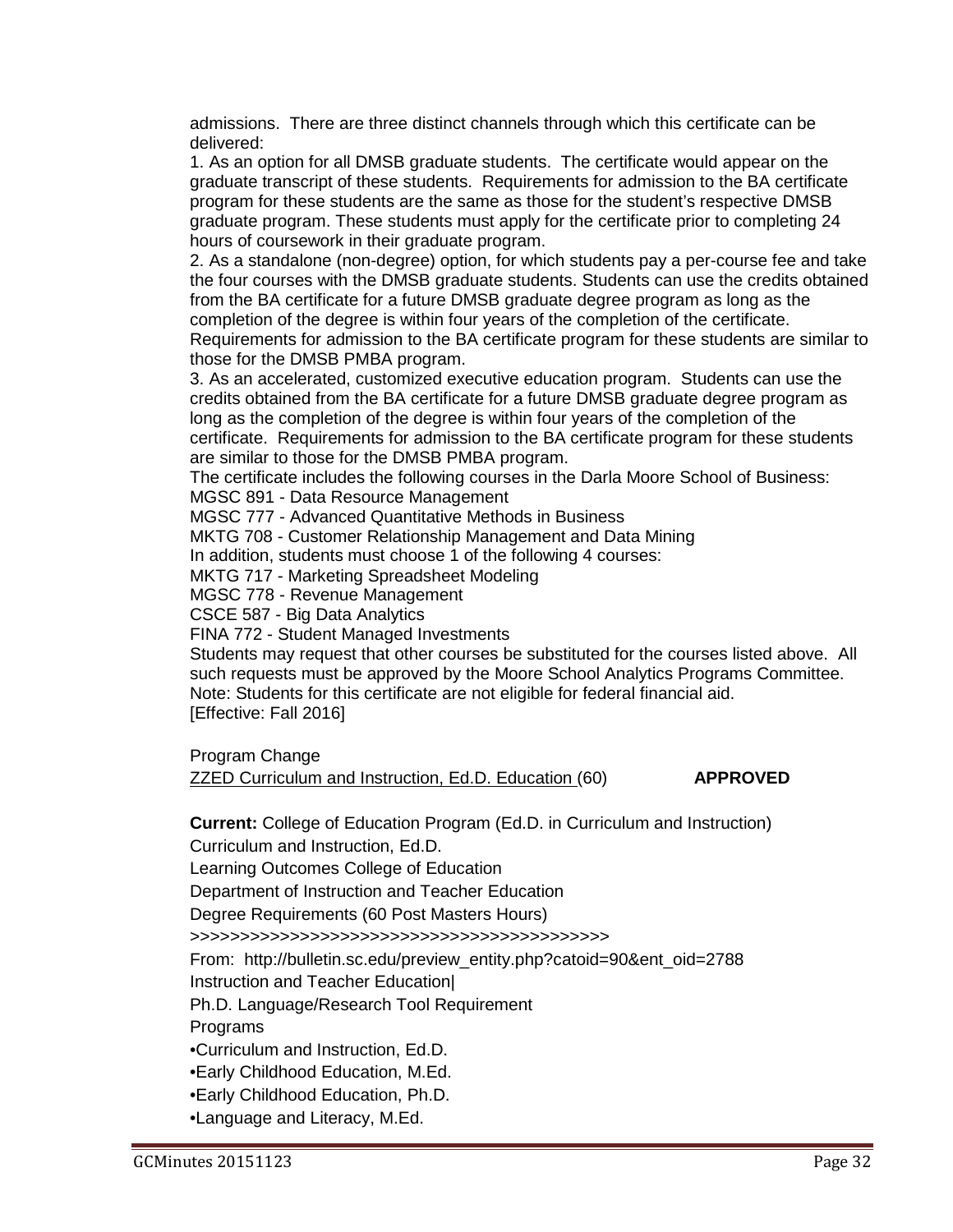•Language and Literacy, Ph.D.

•Teaching and Learning, Ph.D.

•Teaching, Ed.S.

•Teaching, M.Ed.

>>>>>>>>>>>>>>>>>>>>>>>>>>>>>>>>>>>>>>>>>>

From: http://bulletin.sc.edu/preview\_entity.php?catoid=90&ent\_oid=2787

Educational Studies

Programs

•Counselor Education, Certificate (Career Development Facilitator)

•Counselor Education, Ed.S.

•Counselor Education, Ph.D.

•Educational Psychology and Research, M.Ed.

•Educational Psychology and Research, Ph.D.

•Educational Technology, M.Ed. (Joint degree with USC Aiken)

•Foundations of Education, Ph.D.

•Play Therapy, Certificate

•Qualitative Research, Certificate

•Special Education, M.Ed.

•Special Education, Ph.D.

## **Proposed:**

College of Education Program (Ed.D. in Curriculum and Instruction)

**Departments** 

Educational Leadership and Policies

Educational Studies

Instruction and Teacher Education

Physical Education and Athletic Training

Initial Teacher Certification Programs

College of Education Program (Ed.D. in Curriculum and Instruction)

>>>>>>>>>>>>>>>>>>>>>>>>>>>>>>>>>>>>>>>>>>

From: http://bulletin.sc.edu/preview\_program.php?catoid=90&poid=8254&returnto=10759 Curriculum and Instruction, Ed.D.

Degree Requirements (60 Post Masters Hours)

>>>>>>>>>>>>>>>>>>>>>>>>>>>>>>>>>>>>>>>>>>>>>>>>>>

From: http://bulletin.sc.edu/preview\_entity.php?catoid=90&ent\_oid=2788

Instruction and Teacher Education|

Ph.D. Language/Research Tool Requirement

Programs

•Curriculum and Instruction, Ed.D. (College of Education Program)

•Early Childhood Education, M.Ed.

•Early Childhood Education, Ph.D.

•Language and Literacy, M.Ed.

•Language and Literacy, Ph.D.

•Teaching and Learning, Ph.D.

•Teaching, Ed.S.

•Teaching, M.Ed.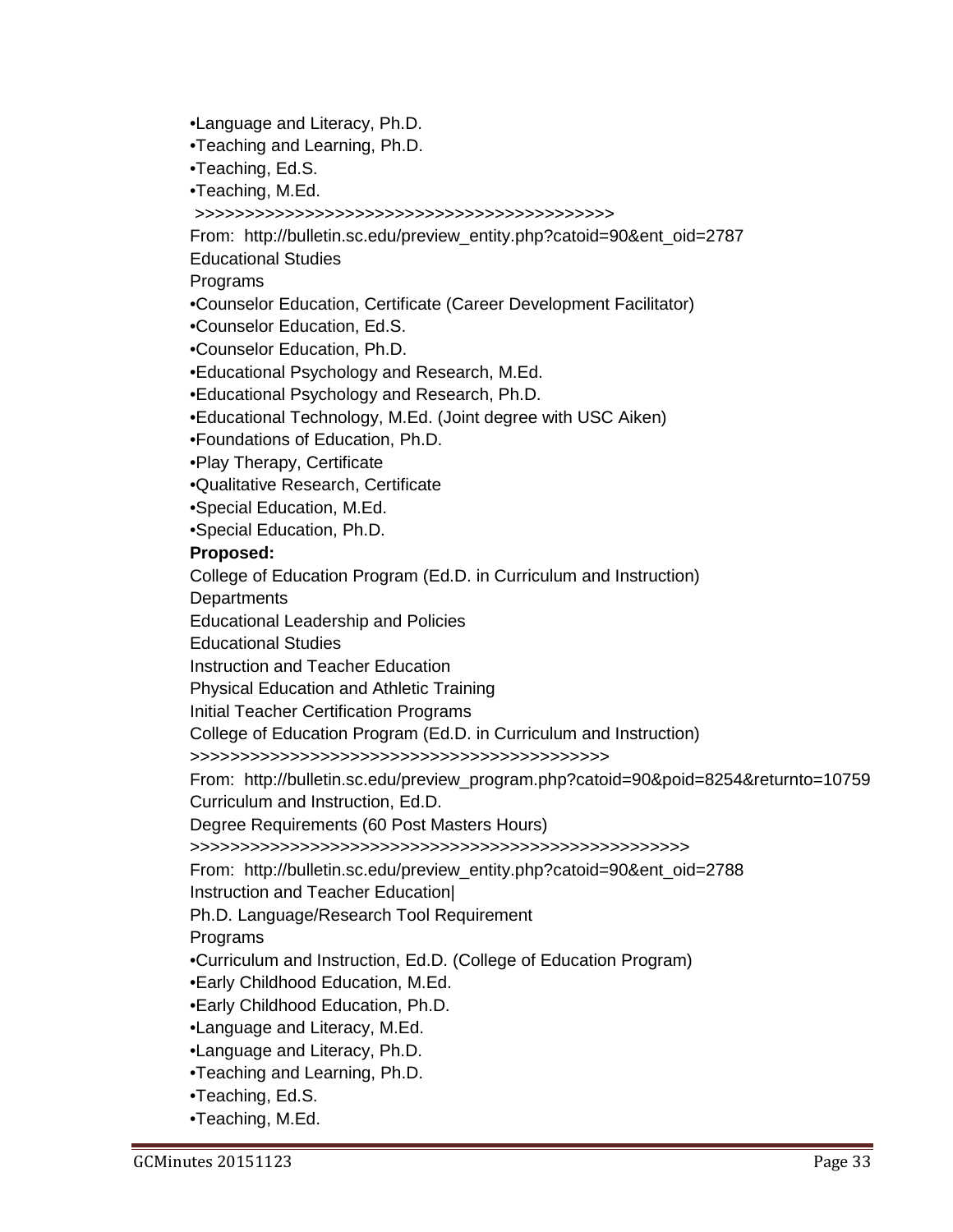>>>>>>>>>>>>>>>>>>>>>>>>>>>>>>>>>>>>>>>>>>

From: http://bulletin.sc.edu/preview\_entity.php?catoid=90&ent\_oid=2787 Educational Studies

**Programs** 

•Counselor Education, Certificate (Career Development Facilitator)

•Counselor Education, Ed.S.

•Counselor Education, Ph.D.

•Curriculum and Instruction, Ed.D. (College of Education Program)

•Educational Psychology and Research, M.Ed.

•Educational Psychology and Research, Ph.D.

•Educational Technology, M.Ed. (Joint degree with USC Aiken)

•Foundations of Education, Ph.D.

•Play Therapy, Certificate

•Qualitative Research, Certificate

•Special Education, M.Ed.

•Special Education, Ph.D.

[Effective: Fall 2016]

Dr. Barker asked about the significance of the ZZ designator. Dr. Finnigan answered that the ZZ designator was set up to provide for programs that share courses among different colleges. For example, faculty from two colleges may share the workload of teaching a ZZ designated course. The ZZ designator is approved to be shared by all colleges at the University.

Dr. den Ouden asked if the proposer has the responsibility of notifying the department Chair when a proposal needs approval or does the APPs system electronically notify the Chair. Dr. Finnigan answered that the system sends an email to the Chair stating that a proposal is pending approval.

## 13. **Report of the Grievances, Appeals and Petitions Committee** (Nancy Brown)

No report.

## 14. **Other Committee Reports**

No report.

## 15**. Old Business**

No report.

## 16. **New Business**

None

## 17. **Good of the Order**

Dr. Mitchell mentioned that the next Graduate Council meeting will be on December 14. He also reminded Council members and guests to sign the attendance roster.